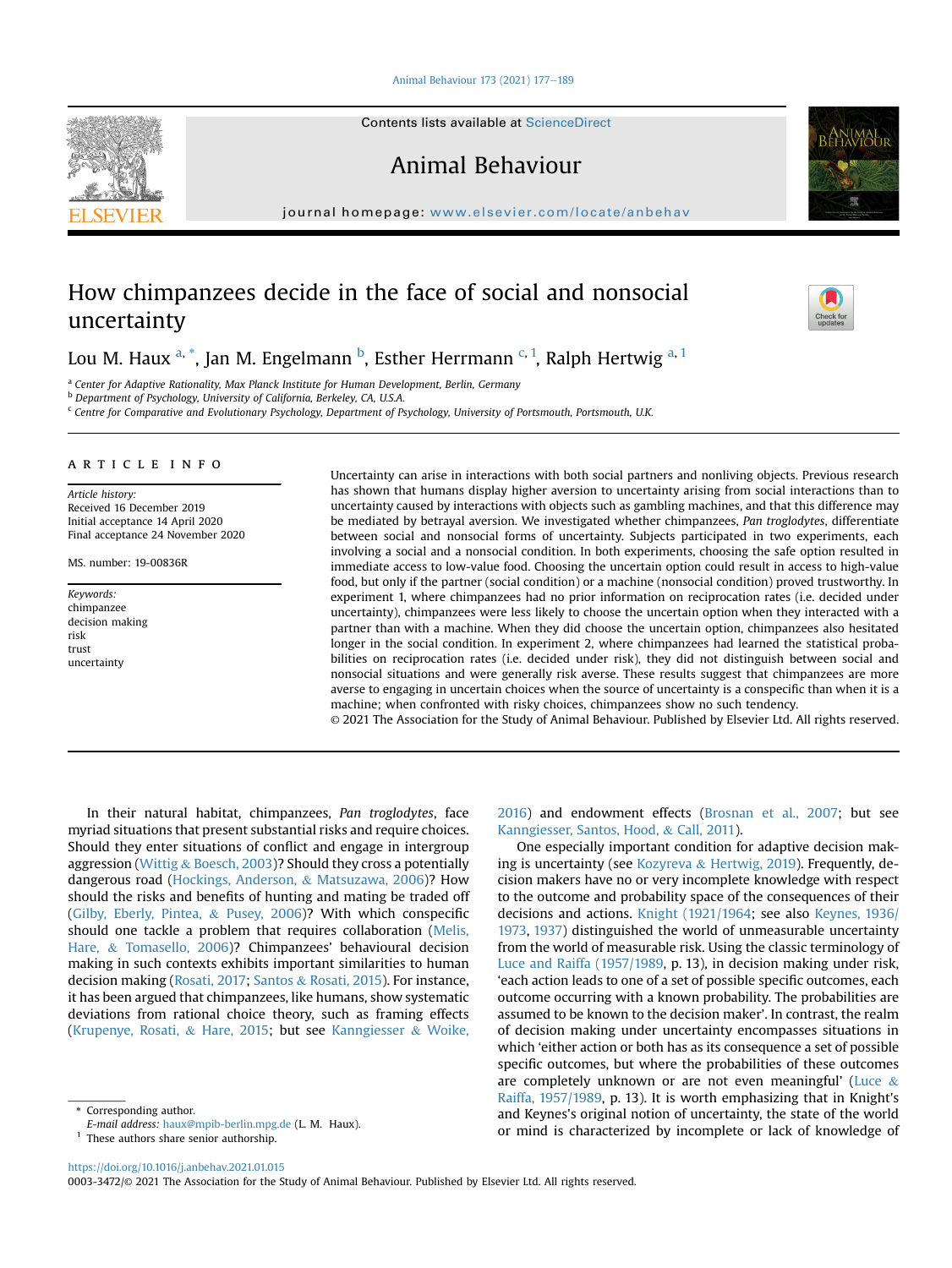possible outcomes. In humans, choices under risk and uncertainty are commonly studied by giving participants a series of choices between monetary lotteries. In line with Luce and Raiffa's definition, probability information is (sometimes partly) removed under uncertainty (in economics this situation is also referred to as ambiguity; [Ellsberg, 1961\)](#page-8-1), whereas outcomes and probabilities are fully stated (either visually or numerically) under risk. In the latter context, participants make decisions from description: in choosing one option, they can rely on a priori communicated probabilities ([Hertwig, Barron, Weber,](#page-9-14) & [Erev, 2004](#page-9-14)). As other animals do not base their communication on symbols, all their decisions (e.g. about where to forage) are necessarily decisions from experience (but see [Heilbronner](#page-9-15) & [Hayden, 2016\)](#page-9-15). When making decisions, animals may rely on subjective estimates or intuitive statistics based on past experiences (for a discussion on the description–experience gap in humans see [Hau, Pleskac,](#page-9-16) & [Hertwig, 2010;](#page-9-16) [Hertwig, 2015](#page-9-17); [Wulff,](#page-10-0) [Mergenthaler-Canseco,](#page-10-0) & [Hertwig, 2018](#page-10-0)).

In recent years, comparative researchers have begun to investigate the evolutionary pathway of decision mechanisms under uncertainty and risk by adapting economic risk paradigms for use with great apes [\(Rosati, 2017](#page-9-4); [Santos](#page-9-5) & [Rosati, 2015\)](#page-9-5). For instance, [Heilbronner, Rosati, Stevens, Hare, and Hauser \(2008\)](#page-9-18) studied the behaviour of chimpanzees and bonobos, Pan paniscus, in an economic risk-taking task. Subjects made a series of choices between a safe option that granted four pieces of food and a risky option that granted either one piece or seven pieces with equal probability. Although both options had the same expected value, chimpanzees preferred the risky option (with risk defined as outcome variance, as is common in economic choice theory). Moreover, chimpanzees were more risk taking than bonobos. [Haun, Nawroth, and Call](#page-9-19) [\(2011\)](#page-9-19) investigated risky choices in all four great ape species: chimpanzees, bonobos, gorillas, Gorilla gorilla, and orang-utans, Pongo abelii. Apes chose between a safe and a risky reward with varying expected values. The size of the safe reward and the number of cups under which the risky reward was potentially hidden were systematically manipulated. Findings indicated a high overall rate of choosing the risky option in all four great apes. [Rosati](#page-9-20) [and Hare \(2010\)](#page-9-20) investigated how uncertainty affects chimpanzees' and bonobos' decision strategies. In one condition, subjects chose between a safe and a risky option with known outcomes and probabilities; in another condition, subjects selected between a safe and an uncertain option with unknown probabilities and outcomes of obtaining food. Although the options' expected values in both conditions were identical, chimpanzees and bonobos chose the risky option, relative to the safe option, more often than they chose the uncertain option relative to the same option. Although this effect diminished with time, the results suggest that great apes are sensitive to different degrees of lack of knowledge when making decisions. These findings converge in suggesting that chimpanzees are generally risk seeking and thus appear to differ in their risk attitude from humans' frequently observed risk aversion.

The studies reviewed above share a common feature: They investigated chimpanzees' decision making under uncertainty and risk as a game against nature, that is, in the context of an interaction with the physical environment. In these studies, the human experimenter can be considered part of the physical environment, given that the experimenter draws rewards randomly, without looking, and acts like a 'nonsocial' chance generator (see [Eckert,](#page-8-2) [Rakoczy, Call, Herrmann,](#page-8-2) & [Hanus, 2018,](#page-8-2) showing that chimpanzees appear to assume random sampling by human experimenters, an assumption that can be altered under specific circumstances). However, individuals also make decisions under uncertainty and risk when interacting with the social environment (see also [Hertwig, Hoffrage,](#page-9-21) & [the ABC Research Group, 2013\)](#page-9-21). Several lines of evidence suggest that humans process and view risk and uncertainty in social and nonsocial settings differently [\(Blount,](#page-8-3) [1995](#page-8-3); [Bohnet](#page-8-4) & [Zeckhauser, 2004;](#page-8-4) [Fehr, 2009;](#page-8-5) [FeldmanHall](#page-8-6) & [Shenhav, 2019;](#page-8-6) [Li, Turmunkh,](#page-9-22) & [Wakker, 2019;](#page-9-22) [Rilling, King-](#page-9-23)[Casas,](#page-9-23) & [Sanfey, 2008](#page-9-23)). For instance, in a series of experiments, [Bohnet, Greig, Herrmann, and Zeckhauser \(2008\)](#page-8-7) compared individuals' willingness to engage in two odds-and-payoffs situations that differed only in terms of the possible outcome: in one, the possible outcome was a function of a chance device in a dictator game and, in the other, the possible outcome was a function of the trustworthiness of another player in a trust game. Results from six different cultures suggest that participants' stated minimum acceptable odds were higher for the trust game than for the risky dictator game. Humans are thus more averse to risks brought about by social partners than to risks brought about by random chance. One factor that may explain this difference is betrayal aversion ([Bohnet et al., 2008;](#page-8-7) [Fehr, 2009\)](#page-8-5): being duped by a social partner prompts stronger negative emotions than does being let down by a nonsocial agent (e.g. nature or a machine).

Several primate species have been shown to be sensitive to the degree of uncertainty in situations where payoffs vary as a function of a partner's choice (for a review, see [Rosati, 2017\)](#page-9-4). Specifically, chimpanzees display sensitivity to social uncertainty in competitive interactions: they use their knowledge about what conspecifics can and cannot see to devise effective social-cognitive strategies in food competition situations [\(Hare, Call, Agnetta,](#page-9-24) & [Tomasello,](#page-9-24) [2000](#page-9-24)). Similarly, many cooperative social interactions that have been studied in chimpanzees are also characterized by a degree of uncertainty to the extent that their outcome depends on the behaviour of another individual, as in the stag hunt game ([Bullinger, Wyman, Melis,](#page-8-8) & [Tomasello, 2011](#page-8-8); [Duguid, Wyman,](#page-8-9) [Bullinger, Herfurth-Majstorovic,](#page-8-9) & [Tomasello, 2014\)](#page-8-9), the ultimatum game and other negotiation games ([Jensen, Call,](#page-9-25) & [Tomasello,](#page-9-25) [2007a](#page-9-25); [Melis, Hare,](#page-9-26) & [Tomasello, 2009](#page-9-26)), the trust game [\(Engelmann](#page-8-10) & [Herrmann, 2016](#page-8-10); [Engelmann, Herrmann,](#page-8-11) & [Tomasello, 2015\)](#page-8-11) and interdependent, mutualistic scenarios [\(Melis et al., 2006](#page-9-3)).

Previous research thus suggests that chimpanzees take uncertainty about their partner's behaviour into account when making decisions in competitive and cooperative social situations. Whether chimpanzees, like humans, distinguish between social and nonsocial forms of uncertainty and risk, however, is unclear. This question is of considerable interest as chimpanzees are highly social animals and regularly make decisions in both social and nonsocial contexts. Studying how chimpanzees respond to uncertainty and risk in social and nonsocial situations will shed light on how, and how differently, one of humans' closest living relatives navigates these contexts. Most relevant to the current investigation is the recent study by [Calcutt, Proctor, Berman, and de Waal \(2019\),](#page-8-12) which found that female chimpanzees are more averse to social than to nonsocial risk. However, the authors did not differentiate between chimpanzees' behaviour in uncertain situations and their behaviour in risky situations. In addition, their results are hard to interpret because it is unclear whether chimpanzees fully understood the set-up and its contingencies (see [Calcutt et al., 2019\)](#page-8-12). We therefore conducted two experiments to investigate whether chimpanzees distinguish between social and nonsocial forms of uncertainty as well as risk. To this end, we adapted a method that has previously been used with chimpanzees, the trust game ([Engelmann](#page-8-10) & [Herrmann, 2016](#page-8-10); [Engelmann et al., 2015](#page-8-11)), and we took the necessary steps to confirm chimpanzees' understanding of the task. Chimpanzees were presented with a safe option, in which low-value food was reliably provided, and an uncertain (or risky) option, in which high-value food was provided only half of the time. In the social condition, the outcome of the uncertain (or risky) option ostensibly depended on a conspecific's decision to send the food back to the subject; in the nonsocial condition, it depended on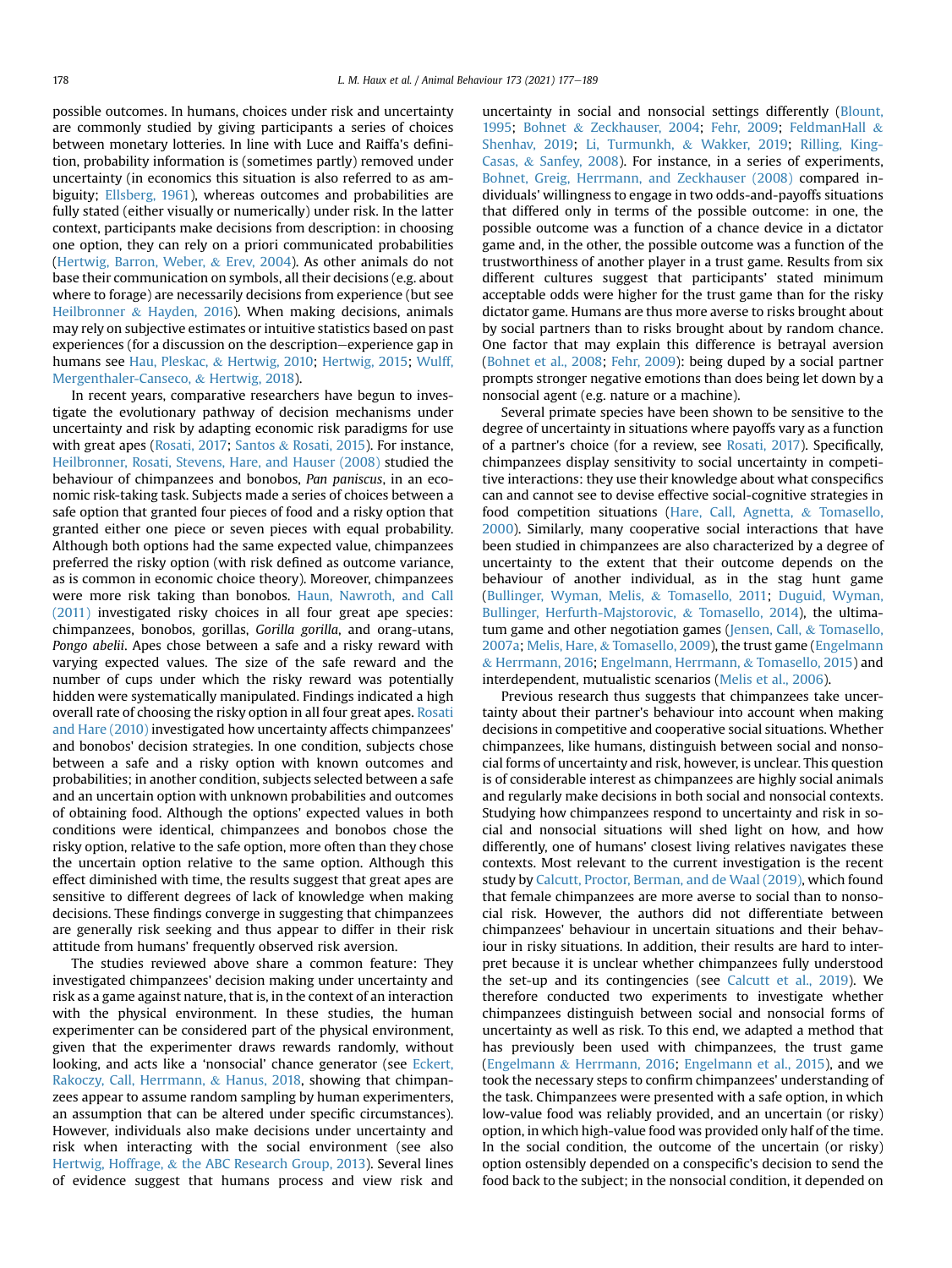a machine. In experiment 1, the potential outcomes were visible to the subject, but the reciprocation rates of the partner/machine were unknown; the interaction thus involved uncertainty and provided us with a measure of chimpanzees' behaviour in uncertain contexts. In experiment 2, potential outcomes were visible, and probabilities were known (chimpanzees made decisions based on the statistical probabilities experienced in experiment 1). The interaction thus involved risk. In experiment 1, chimpanzees were exposed to the safe option and the uncertain option in separate trials; they decided to pull or not pull (go/no-go) the rope leading to that option. This allowed us to study their preferences towards both options separately and to familiarize them with the payoff probabilities associated with each option. In experiment 2, chimpanzees were exposed to the safe and the risky option simultaneously and decided between the two options.

For experiment 1, we predicted that chimpanzees would pull the uncertain option less often in the social than in the nonsocial condition (P1). This is based on findings demonstrating that in decisions under uncertainty, humans are more averse to social than to nonsocial settings ([Bohnet et al., 2008](#page-8-7); [Fehr, 2009](#page-8-5)). Furthermore, we predicted that chimpanzees' decision to pull the uncertain option would take longer in the social condition, that is, they would hesitate longer than in the nonsocial condition (P2). This prediction is based on findings showing that under uncertainty an increase in response latency is a proxy of cognitive conflict in nonhuman animals ([Call, 2012](#page-8-13)). We predicted that the cognitive conflict would be greater in uncertain social compared to uncertain nonsocial situations (based on P1). Additionally, we predicted that chimpanzees would show more negative emotional reactions to the uncertain option in the social condition than in the nonsocial condition (P3). This prediction is based on findings suggesting that humans exhibit betrayal aversion in uncertain social situations [\(Bohnet et al., 2008;](#page-8-7) [Fehr, 2009](#page-8-5)). In nonhuman animals, affective responses are often accompanied by changes in arousal level, as indicated by behavioural responses (see [Baker](#page-8-14) & [Aureli, 1997](#page-8-14); [Call, 2012](#page-8-13); [Jensen, Call,](#page-9-27) & [Tomasello, 2007b;](#page-9-27) [Rosati](#page-9-28) & [Hare, 2013\)](#page-9-28).

For experiment 2, we predicted that chimpanzees would be more averse to choosing the risky option in the social condition than in the nonsocial condition (P4). This prediction is based on the finding that humans ([Bohnet et al., 2008](#page-8-7)) and female chimpanzees are more averse to social than to nonsocial risk [\(Calcutt et al., 2019\)](#page-8-12). We also investigated whether subjects' sex, age and hierarchy position are possible predictors for chimpanzees' risk-taking behaviour (P5). We refrained from stating a prediction as it is an open question whether these properties of individuals, like in humans, influence risk-taking behaviour in chimpanzees. Finally, we were interested in whether subjects' choice of the risky option depended on whether the risky choice in the previous trial led to a reward (P6). Existing results on this possible contingency have been mixed (see [Calcutt et al., 2019](#page-8-12); [Melis et al., 2006](#page-9-3); [Rosati](#page-9-28) & [Hare, 2013](#page-9-28)).

## METHODS

#### Participants

Thirteen chimpanzees (eight females) ranging in age from 11 to 30 years (mean  $=$  23 years) participated in the two experiments. Each subject was paired with a neutral partner (see the Appendix for details on how we determined neutral partners). One additional male chimpanzee did not pass the apparatus understanding test and therefore acted solely as a partner. Four of the subjects (two females) acted as partners after participating in the experiments themselves. For more information on subjects and their partners, see Appendix [Table A1.](#page-10-1)

#### Ethical Note

Chimpanzees had access to a large outdoor enclosure during the day and received regular daily feedings, daily enrichment sessions, and water ad libitum. Subjects participated in the experiments voluntarily and were never deprived of food or water. The research was noninvasive and carried out in accordance with the guidelines of the Pan African Sanctuary Alliance and the regulations of Sweetwaters Chimpanzee Sanctuary.

Most of the apes at Sweetwaters Chimpanzee Sanctuary were born in the wild and came to the sanctuary after being confiscated at an early age (ca.  $2-3$  years old) as a result of the trade in apes for pets and bushmeat. Once the apes arrived at the sanctuary, they were raised by humans together with peers until they were old enough to join a mixed-age social group. Sweetwaters Chimpanzee Sanctuary hosts two groups of chimpanzees (17 individuals in group 1, 10 females and seven males, all between 4 and 31 years of age, and 22 individuals in the second group, 10 females and 12 males, all between 1 and 39 years of age). From group 1, 13 chimpanzees participated in the two experiments.

All chimpanzees live in social groups. During the day chimpanzees have access to large tracts of outdoor enclosures, including trees, bushes and climbing structures (group 1: 29.09 ha; group 2: 35.31 ha). In the evening, all individuals return from the outdoor enclosures and stay in indoor enclosures overnight. Subjects are tested in familiar rooms in their indoor enclosures and are never deprived of food or water for any reason; they are fed a combination of fruits, vegetables and other species-appropriate foods three times daily.

The full procedure of the study was approved by the local ethics committee at the Sanctuary (board members and veterinarian), the Kenya Wildlife Service and the National Council for Science and Technology, Kenya. A research permit was issued by the National Council for Science and Technology, Kenya (NACOSTI/P/19/7557/ 27803; NACOSTI/P/18/24055/20857).

All testing was strictly voluntary. During testing a subject could indicate its wish to stop participating at any time (e.g. by leaving the test area and/or sitting by the door). All chimpanzees were highly motivated to participate.

#### **Materials**

The same apparatuses (see [Fig. 1](#page-3-0)) were used for both experiments. The safe option consisted of a small vehicle loaded with lowvalue food (one piece of banana) on an 80 cm long track. Pulling the rope for the safe option resulted in direct access to the food reward. The uncertain/risky option consisted of a small vehicle loaded with high-value food (two pieces of banana and a quarter of an apple) on a 300 cm track. Pulling the rope for this option resulted in the vehicle moving along the track to a partner (social condition) or a machine (nonsocial condition).

## Design

In a within-subjects design, subjects participated in two experiments: decision making under uncertainty (experiment 1) and decision making under risk (experiment 2). Both experiments comprised both a social condition and a nonsocial condition. Half of the subjects were first presented with both social conditions (experiment 1 followed by experiment 2), followed by both nonsocial conditions (experiment 1 followed by experiment 2); the other half were first presented with both nonsocial conditions, followed by both social conditions. Each chimpanzee had the same partner in both experiments and conditions. Subjects participated in one test session per day.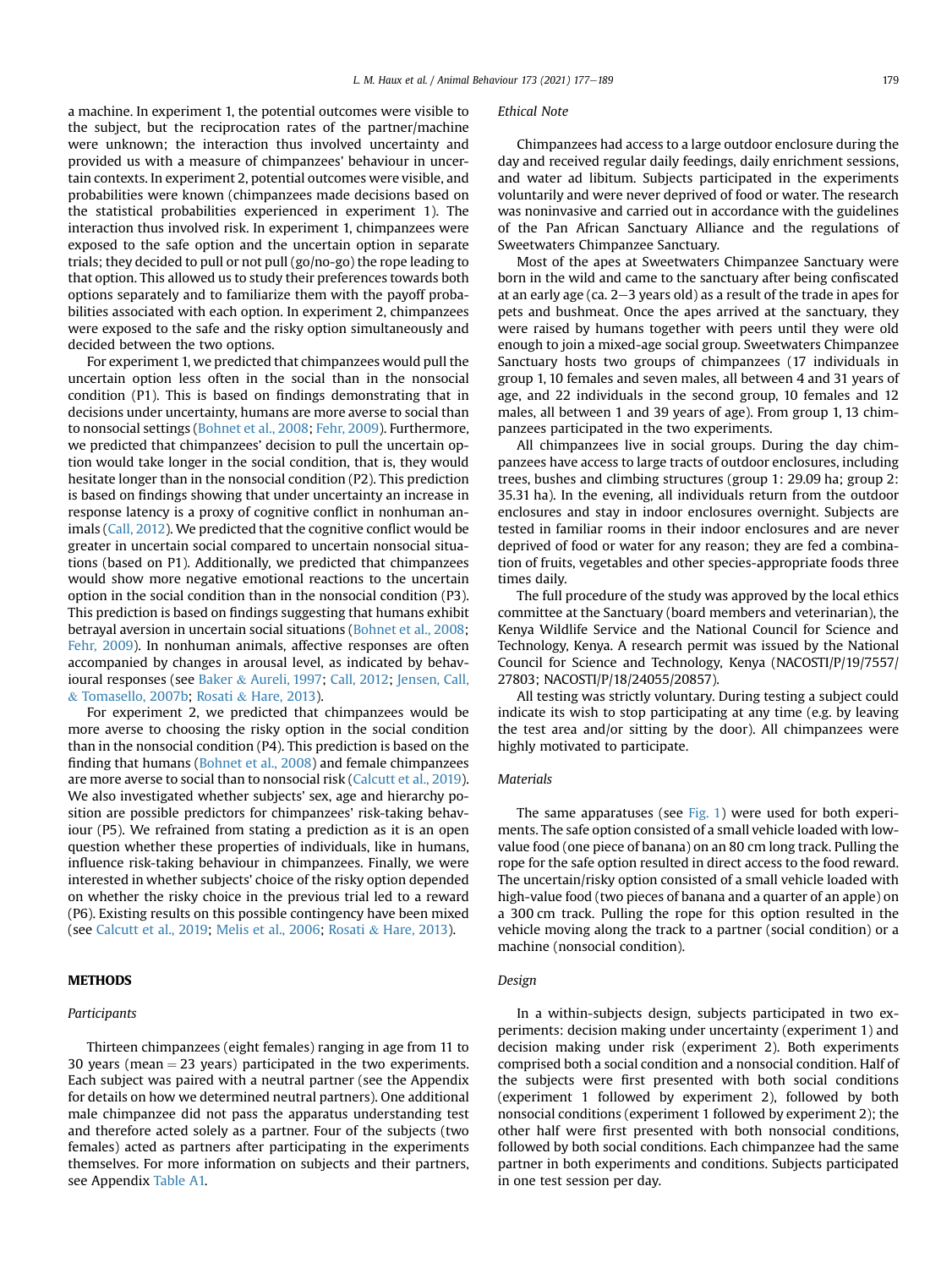<span id="page-3-0"></span>

Figure 1. Experimental set-up. (a) Nonsocial condition and (b) social condition. The subject is depicted on the left and the machine (or partner) on the right side of the apparatus. The safe rope is on the left side of the subject and the uncertain/risky rope on the right side. In experiment 1 (decision making under uncertainty), only one of the two ropes was present at a time. In experiment 2 (decision making under risk), both ropes were present and subjects could choose between the two options.

Experiment 1, decision making under uncertainty, consisted of 48 decision-making trials per condition (24 safe trials; 24 uncertain trials), presented across four sessions. Each session consisted of six safe trials (i.e. only the safe option was present) and six uncertain trials (i.e. only the uncertain option was present). The safe option guaranteed immediate access to low-value food (100% rewarded); the uncertain option gave access to high-value food, but only 50% of the time. Throughout experiment 1, chimpanzees experienced the relative frequencies (probabilities) and outcomes of the respective options. Our use of 24 trials per option was based on reported learning effects of relative frequencies in apes (see [Rosati](#page-9-20) & [Hare,](#page-9-20) [2010](#page-9-20)). Experiment 2, decision making under risk, consisted of 24 decision-making trials per condition, presented across four sessions. In all trials, both the safe and the risky option were available. Prior to each test session in experiment 2, chimpanzees received four reminder trials to remind them of the outcomes and probabilities of each option: two safe trials resulting in immediate access to low-value food and two uncertain trials with a 50% chance of obtaining high-value food.

## Familiarization Phase

All subjects first completed a food preference test. They were then introduced to the experimental set-up and their understanding of the apparatus was tested. Those subjects who passed the apparatus understanding test participated in the two experiments.

#### Food preference

Each subject completed a food preference test comprising two consecutive sessions of 10 trials each. Subjects chose between two food options: one the same as the safe option (one piece of banana) and the other the same as the uncertain/risky option (two pieces of banana and a quarter of an apple). For each trial, food pieces were placed on two dishes on a sliding platform behind an occluder. The occluder was then removed and the sliding platform was pushed towards the subject. The subject selected one of the two food options and received the selected food. The nonselected option was removed and placed in a food bucket. After each trial, the occluder was placed back on the platform, and preparation for the next trial began. The location of the two food options (left or right side) was randomized and evenly distributed over the 10 trials. The option selected in at least 80% of trials in the two consecutive sessions was categorized as high-value food. For all subjects, this was two pieces of banana and a quarter of an apple.

#### Apparatus understanding

In four consecutive steps, all subjects were then individually introduced to the experimental set-up and their understanding of the apparatus was tested. Partners were not present. Individuals participated in one session per day.

In the first step, subjects were exposed to the safe rope and the uncertain/risky rope separately. The criterion for apparatus understanding was that they successfully pulled the respective rope within 60 s eight out of 10 times in one session. In the case of the uncertain/risky rope, moreover, they had to pull the rope within 60 s (room 2), move to the opposite room (room 3) via the overhead runway, eat the high-value food from the second compartment, send the vehicle back, move back to room 2, and eat the high-value food from the first compartment (see [Fig. 2](#page-4-0)). This procedure was implemented to ensure that subjects learned to pull the vehicle all the way up to the other side, as the food in the second compartment was accessible only once the vehicle was pulled to the top of the track. In the test trials, only the compartment close to the subject was baited with food.

In the second step, both ropes were present but only one option was baited. The criterion for apparatus understanding was that subjects chose the correct rope (the one giving access to food) in at least eight of 10 trials in two subsequent sessions. Once subjects started pulling one rope, an experimenter removed the other rope. Chimpanzees thus experienced that they could only pull one rope during each trial.

The third step was identical to the second, except that there was no food in the second food compartment in the uncertain/risky option. The criterion for apparatus understanding was that subjects chose the correct rope (the one giving access to food) in at least eight of 10 trials. Again, once subjects started pulling a rope, an experimenter removed the other. Chimpanzees thus experienced that they could only pull one rope during each trial and that their partner would not be able to access food on the other side (room 3) if only the first food compartment was baited.

The fourth step exposed subjects to a set-up closely matching that of the actual experiments: both ropes were present and both options were baited (there was no food in the second food compartment in the uncertain/risky option). The overhead runway between the two rooms was open and chimpanzees could move between the rooms. Subjects participated in two sessions of 10 trials each. Chimpanzees chose to pull the uncertain/risky rope in 72% of the trials.

Importantly, chimpanzees were not in any way trained to pull the uncertain/risky or safe rope. In steps 1, 2 and 3 they pulled each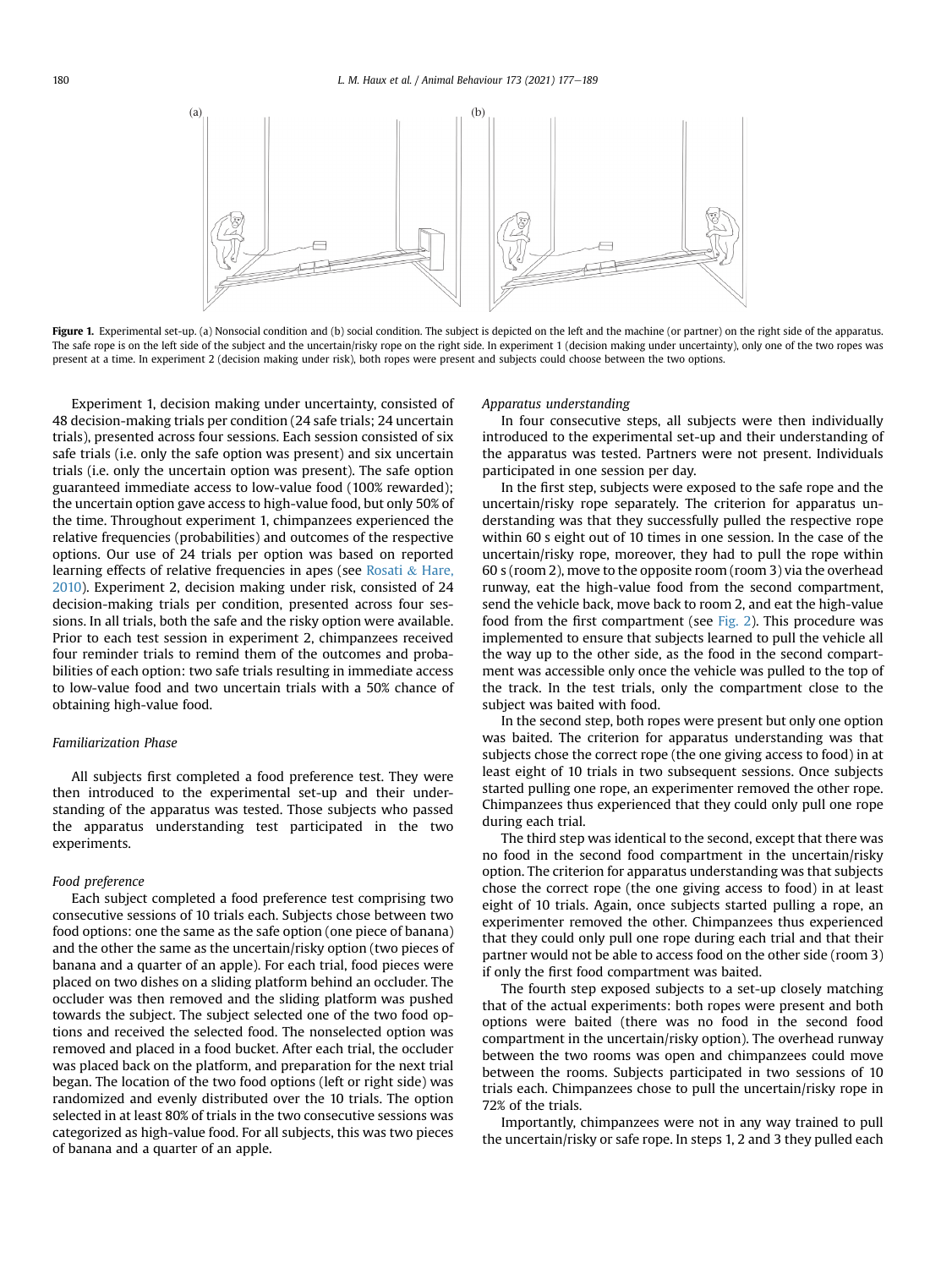<span id="page-4-0"></span>

Figure 2. Testing rooms with position of the chimpanzees (subject and partner) in experiments 1 and 2. The grey bars between rooms 2 and 3 represent the safe option (small bar) and the uncertain/risky option (larger bar).

rope an equal proportion of times. In step 4, they were rewarded for pulling either the uncertain/risky rope or the safe rope. Following the familiarization phase, chimpanzees engaged in the two experiments.

#### Experiment 1: Social and Nonsocial Uncertainty

#### Procedure

In experiment 1, chimpanzees were separately exposed to the safe option and the uncertain option and decided to pull or not pull (go/no-go) the rope leading to that option in both a social and a nonsocial condition. More specifically, chimpanzees entered room 2 at the beginning of each trial and only one option (i.e. the safe rope or the uncertain rope) was present. Pulling the safe rope resulted in immediate access to low-value food for the subject. Pulling the uncertain rope resulted in the vehicle moving along the track to the partner (social condition) or machine (nonsocial condition). The partner or machine could not access the high-value food but ostensibly sent, or did not send, the baited vehicle back to the subject (see [Figs. 1 and 2\)](#page-3-0). Choosing the uncertain option could thus result in access to high-value food for the subject, but only if the partner or machine proved trustworthy. To the subject, it looked as if the partner or machine had made the choice, but it was the experimenter who covertly pulled a transparent fishing line to send the vehicle back. In both conditions, the experimenter systematically manipulated the reciprocation rate for the uncertain option, ensuring that subjects were rewarded 50% of the times that they pulled the uncertain rope. The reciprocation rate was pseudorandomized, with a maximum of two consecutively rewarded (or not rewarded) trials in a row. To ensure that the partner in the social condition was close to the rope for the uncertain option when the decision to send the food back was made, the experimenter placed peanuts in the partner's food tray (located directly under the compartment where the vehicle arrived in room 3) before the actual trial started. In the nonsocial condition, partners were present in room 4 (to control for the mere presence of another individual) and the experimenter placed peanuts in room 4 to keep this feeding aspect constant across conditions (see [Fig. 2](#page-4-0)). The social and nonsocial test trials were thus identical, except that the nonsocial condition involved a machine rather than a conspecific partner. Chimpanzees had 30 s to pull the rope. If they did not pull the rope within 30 s, the experimenter pulled the rope after 30 s to ensure that all chimpanzees had the same experience of the relative frequencies (in preparation for experiment 2). To control for the delay in receiving the reward in the uncertain option in both conditions, the food was sent back 5 s after the vehicle reached the other side in rewarded trials. All rewarded trials ended once subjects finished eating the food. If the uncertain trial was not rewarded, it ended 30 s after the vehicle reached the other side. This was to ensure that the duration of trials was identical, regardless of whether the subject's choice was rewarded or not.

#### Coding and reliability

We were interested in whether and, if so, when chimpanzees pulled the uncertain rope. If chimpanzees did not pull the uncertain rope within 30 s, we coded this as aversion to pull. If they did pull the rope, we measured the latency from chimpanzees entering the room to starting to pull the rope. The latency for trials in which chimpanzees did not pull the rope was set to 30 s. Finally, we coded whether chimpanzees showed an affective response. The following behaviours were coded (see [Baker](#page-8-14) & [Aureli, 1997;](#page-8-14) [Jensen et al.,](#page-9-27) [2007b](#page-9-27); [Rosati](#page-9-28) & [Hare, 2013\)](#page-9-28): (1) negative emotional vocalizations, particularly screams; (2) scratching, particularly body or head scratches with nails; (3) banging, particularly banging against the apparatus or the mesh with hands or feet; (4) agitated movements, that is, restless behaviour such as walking in circles or swinging. Coding of affective responses began as soon as chimpanzees entered room 2 and ended when they received food (or 5 s after the food vehicle reached the partner's side in trials where chimpanzees received no food).

All trials were videotaped with two cameras. The first author coded all trials live as well as later from videotape. Owing to camera failure, eight trials could not be coded. A research assistant who was unaware of the study design and our predictions independently coded 20% of all trials. Interrater agreement was calculated in R ([R Core Team, 2019\)](#page-9-29) using the function kappa2 (Cohen's  $\kappa$ ) for nominal-scaled data and kripp. alpha (Krippendorff's  $\alpha$ ) for ratioscaled data of the irr package ([Gamer, Lemon,](#page-9-30) & [Singh, 2019\)](#page-9-30). Interrater agreement was good to excellent for aversion to pull (Cohen's  $\kappa = 1.00$ ), latency to pull (Krippendorff's  $\alpha = 0.95$ ) and negative affective responses (Cohen's  $\kappa = 0.69$ ).

#### Experiment 2: Social and Nonsocial Risk

#### Procedure

In experiment 2, chimpanzees were simultaneously confronted with a safe option and a risky option in both a social and a nonsocial condition. They could decide to pull either rope, and made their decisions based on the statistical probabilities and outcomes experienced in experiment 1. Subjects received four reminder trials about each option before each test session (see Design). As in experiment 1, only one option was present at a time in these reminder trials. After completing the reminder trials, chimpanzees engaged in the actual test trials. The set-up and procedure were the same as in experiment 1, with the only difference that during each test trial both options, the safe rope and the risky rope, were present. Chimpanzees had 60 s to make a choice. Once the subject had decided to pull one rope, the experimenter removed the other rope.

Owing to experimenter error, one chimpanzee (Kisa) participated in his last nonsocial session of experiment 2 after completing both social conditions (experiment 1, followed by experiment 2).

## Coding and reliability

We were interested in whether chimpanzees pulled the risky rope. Moreover, to analyse whether the choice of the risky option was predicted by a rewarded or not rewarded risky choice in the previous trial, we analysed all trials (from the second trial onwards) that followed the choice of the risky rope. (By design, the first trial could not be influenced by a previous reward.) Additionally, in an exploratory analysis, we investigated whether chimpanzees waited longer before making a decision in the social condition than in the nonsocial condition. Specifically, we coded the time between chimpanzees entering the room and starting to pull either rope.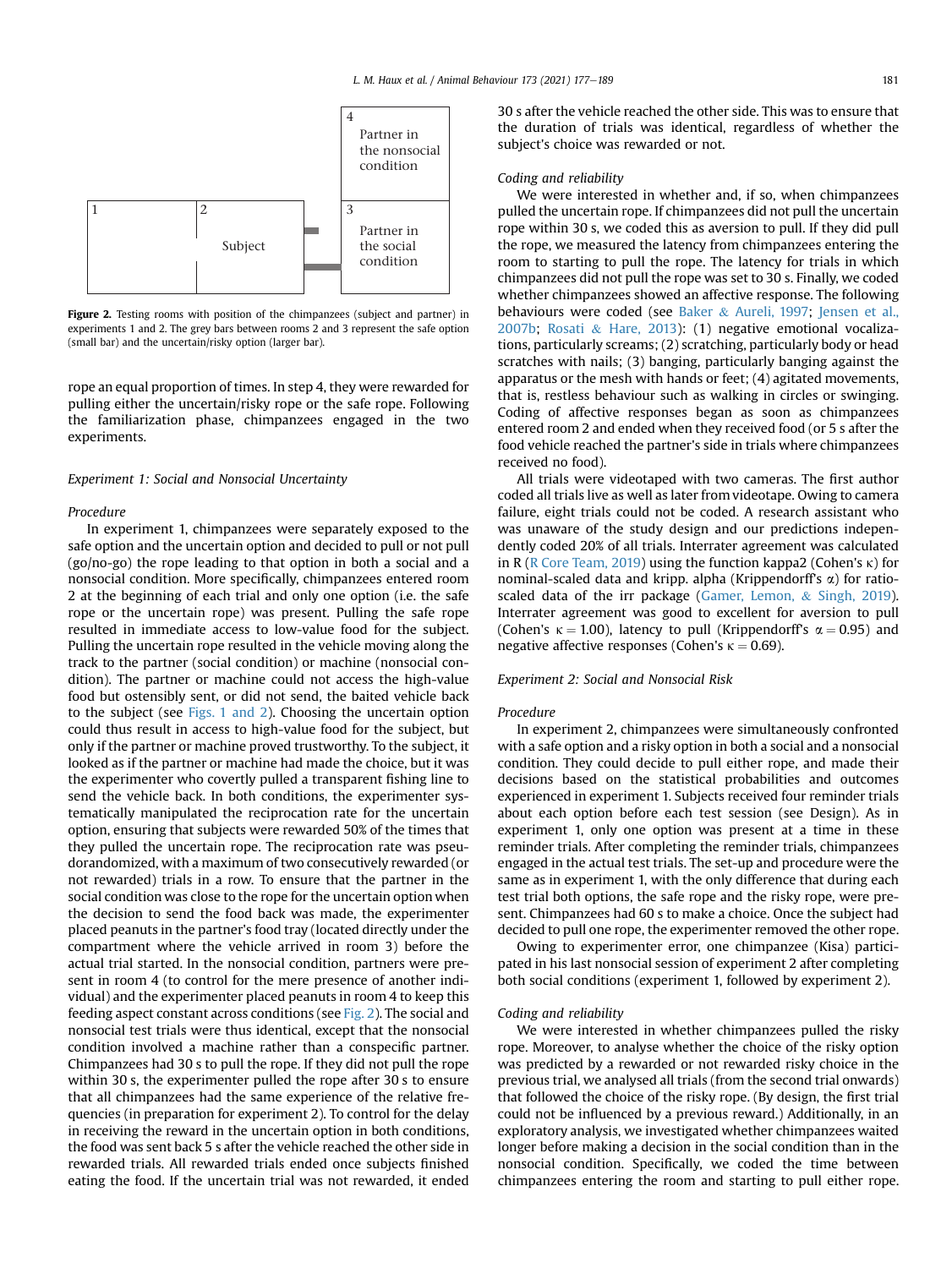Finally, we coded chimpanzees' affective responses (for coding details see experiment 1).

All trials were videotaped with two cameras. The first author coded all trials live as well as later from videotape. Owing to camera failure, 19 trials could not be coded. A research assistant who was unaware of the study design and hypothesis independently coded 20% of all trials. Interrater agreement was excellent for choice of the risky option (Cohen's  $\kappa = 1.00$ ) and latency to pull (Krippendorff's  $\alpha = 0.90$ ).

## Analysis

The predictions (P1 $-P6$ ) and the analysis plan of this project were preregistered at the [Open Science Foundation](https://osf.io/auv7c/?view_only=0b69fdcee67a4c5f9b44a475d7017896) (see [Stevens,](#page-9-31) [2017,](#page-9-31) for a discussion of replicability and reproducibility in comparative psychology). All models were fitted in R ([R Core Team,](#page-9-29) [2019](#page-9-29)) using the function lmer (for linear mixed models) or glmer (for generalized linear mixed models) of the lme4 package ([Bates,](#page-8-15) [Maechler, Bolker,](#page-8-15) & [Walker, 2015](#page-8-15)) with the optimizer bobyqa. The general procedure for all analyses was as follows. We first established the significance of the full model by running a full-null model comparison using a likelihood ratio test [\(Dobson, 2002\)](#page-8-16). We compared the full model with the respective reduced model that lacked the effect to be tested but had the same random effect structure [\(Forstmeier](#page-8-17) & [Schielzeth, 2011\)](#page-8-17). For the preregistered models in experiment 1, we included condition as a fixed effect. To control for the sequence of testing days, session was included as a further fixed effect. The random effect structure comprised subject, partner and session ID (nested in subject) as random intercepts. We included session ID to account for the possibility that the effect of session varied between individual chimpanzees. As random slopes, we included session number in subject and partner, as well as condition in subject and partner. For the preregistered models in experiment 2, we included condition as well as subject's sex, age and hierarchy position as fixed effects. Session was included as a further fixed effect. The random effect structure comprised subject, partner and session ID (nested in subject) as random intercepts. As random slopes, we included session number and condition in subject, as well as session number, condition and subject's sex, age and hierarchy position in partner. Session number, age and hierarchy position were z transformed. Factors entered as random slopes (sex and condition) were dummy coded and centred. To avoid creating an excessively complex model, we did not include correlations between random intercepts and random slopes or correlations between random slopes. [Barr, Levy, Scheepers, and Tily](#page-8-18) [\(2013\)](#page-8-18) have shown that exclusion of these correlations does not substantially affect Type I error rate.

## RESULTS

#### Experiment 1: Social and Nonsocial Uncertainty

For the analysis of experiment 1 we investigated all trials in which only the uncertain option was present.

According to P1, chimpanzees should pull the uncertain option less often in the social than in the nonsocial condition. To test this prediction, we used a generalized linear mixed model with binomial error distribution and logit link function to analyse whether aversion to pull the uncertain rope was influenced by condition (Model 1.1; see Appendix for details). The full model differed significantly from the null model ( $\chi^2_1$  = 41.486, P < 0.001, N = 96). More specifically and consistent with P1, in the social condition, chimpanzees refused to pull the uncertain rope in 12% of uncertain trials but only in 4% of the trials in the nonsocial condition ([Fig. 3\)](#page-5-0). We found no significant effect of session ( $\chi^2_{1}$  = 0.056, P = 0.812).

Furthermore, we investigated whether order of presentation (social or nonsocial condition first) affected the aversion to pull by including the first condition as a fixed effect in the model. Order of presentation had no significant effect on the aversion to pull  $(\chi^2_1 = 0.076, P = 0.783, N = 96).$ 

According to P2, chimpanzees' decision to pull the uncertain option should take longer in the social condition, i.e. more hesitation, than in the nonsocial condition. To test this prediction, a linear mixed model ([Baayen, 2008\)](#page-8-19) analysed the effect of condition on the latency to pull the uncertain rope (Model 1.2; see Appendix for details). The full model differed significantly from the null model  $(\chi^2_1 = 4.601, P = 0.032, N = 568)$ . More specifically and consistent with P2, chimpanzees took more time before pulling the uncertain rope in the social condition than in the nonsocial condition [\(Fig. 4\)](#page-6-0). We found no significant effect of session ( $\chi^2$ <sub>1</sub> = 0.565, P = 0.452). Furthermore, we investigated whether order of presentation (social or nonsocial condition first) affected the latency to pull by including the first condition as a fixed effect in the model. Order of presentation had no significant effect on the latency to pull ( $\chi^2$ <sub>1</sub> = 0.069,  $P = 0.793$ ,  $N = 568$ ).

According to P3, chimpanzees should show more negative emotional reactions to the uncertain option in the social condition than in the nonsocial condition. To test this prediction, we used a generalized linear mixed model with binomial error distribution and logit link function to analyse whether negative emotional reactions in uncertain trials were influenced by condition (Model 1.3; see Appendix for details). Inconsistent with P3, the full model did not differ significantly from the null model ( $\chi^2$ <sub>1</sub> = 1.443, *P* = 0.23,  $N = 95$ ). The results suggest that chimpanzees' behaviour did not differ between conditions: in the social condition, 10 subjects showed negative emotional responses in 15% of the uncertain trials. In the nonsocial condition, 11 subjects showed negative emotional responses in 11% of the trials.

#### Experiment 2: Social and Nonsocial Risk

According to P4, chimpanzees should be more averse to choosing the risky option in the social condition than in the

<span id="page-5-0"></span>

Figure 3. Aversion to pull the uncertain option in the nonsocial and the social condition (experiment 1). The box plots depict the proportion of trials in which the uncertain option was not pulled within 30 s. The boxes show the median and 25th and 75th percentiles; the whiskers indicate the values within 1.5 times the interquartile range and the circles are outliers.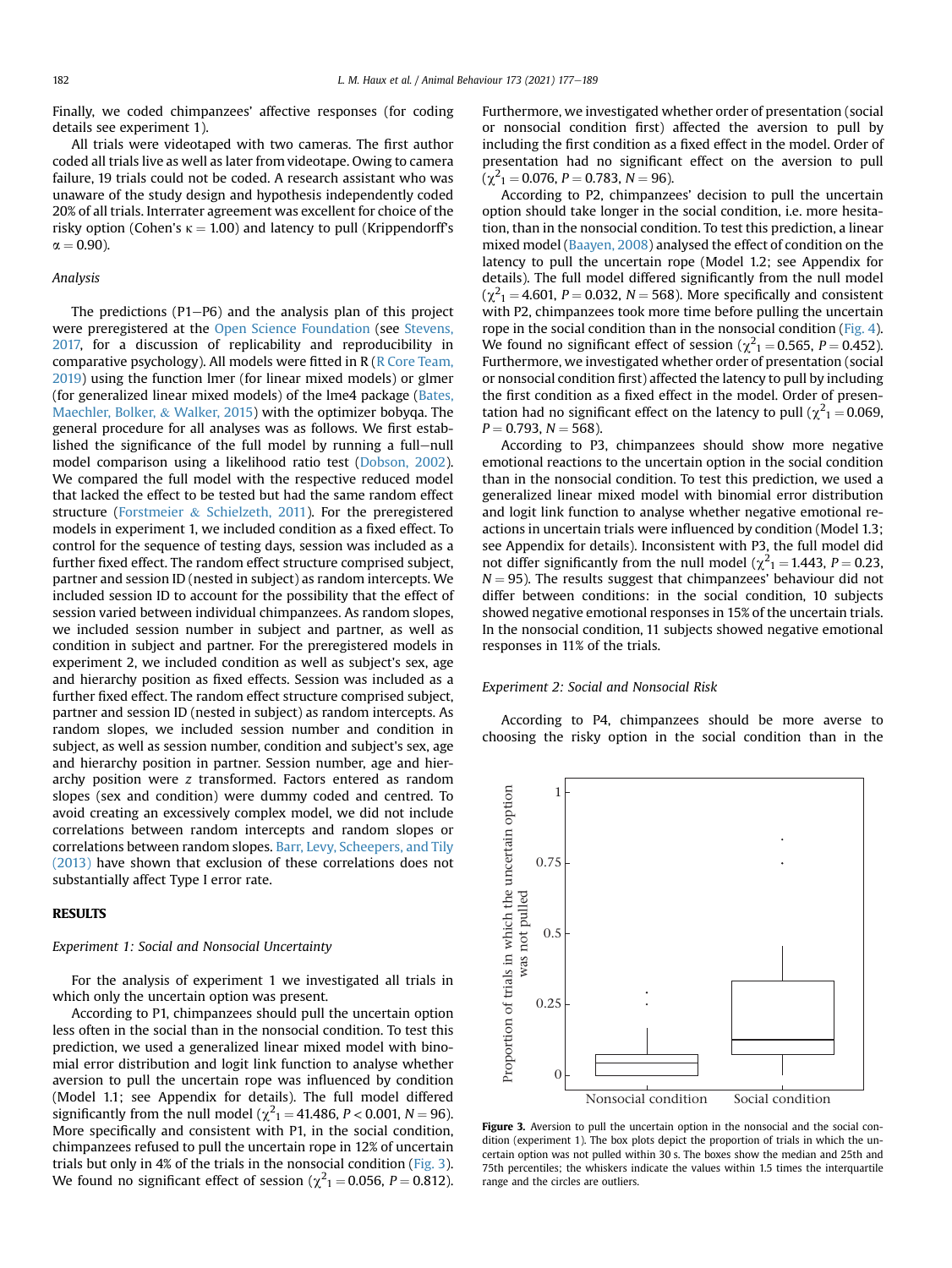<span id="page-6-0"></span>

Figure 4. Latency to pull the uncertain option (experiment 1). The box plots depict the latency (s) to pull the uncertain option in the nonsocial and the social condition. The boxes show the median and 25th and 75th percentiles; the whiskers indicate the values within 1.5 times the interquartile range and the circles are outliers.

nonsocial condition. To test P5 (nondirectional), we additionally investigated whether subjects' sex, age and hierarchy position are possible predictors for their risk-taking behaviour. Using a generalized linear mixed model with binomial error distribution and logit link function, we investigated whether the choice of the risky option was influenced by condition, subject's sex, age and hierarchy position (Model 2.1; see Appendix for details). Inconsistent with P4, the full model did not differ significantly from the null model  $(\chi^2_4 = 2.785, P = 0.594, N = 576)$ . In the social condition, chimpanzees chose the risky option in 27% of trials; in the nonsocial condition, they chose the risky option in 33% of trials. Furthermore, we investigated whether order of presentation (social or nonsocial condition first) affected the choice of the risky option by including the first condition as a fixed effect in the model. The order of presentation had no significant effect on the risky choice; the full model did not differ significantly from the null model ( $\chi^2$ <sub>5</sub> = 4.520,  $P = 0.477$ ,  $N = 576$ ). Across both conditions, a Wilcoxon signedrank test revealed that chimpanzees were significantly less likely to choose the risky option (median  $= 10$ ) than the safe option (median = 38,  $N = 12$ ,  $z = -2.36$ ,  $P = 0.018$ ; see [Fig. 5\)](#page-6-1).

We next used a generalized linear mixed model with binomial error distribution and logit link function to investigate whether chimpanzees were more likely to choose the risky option after rewarded risky trials (Model 2.2, see Appendix for details). We included the outcome of the risky choice (rewarded or not rewarded) in the previous trial as a fixed effect. The full model did not differ significantly from the null model ( $\chi^2$ <sub>1</sub> = 3.255, P = 0.071,  $N = 141$ ). The results, however, suggest a weak preference of chimpanzees to choose the risky option more often after not being rewarded in risky trials. Chimpanzees chose the risky option in 76% of trials when they previously received nothing, relative to 64% of trials after the previous risky choice was rewarded. Regardless of the previous outcome, in the trial following a risky decision, chimpanzees stuck with the risky option in 70% of the trials.

In an exploratory analysis, we investigated whether chimpanzees waited longer before making a decision (i.e. pulling either rope) in the social condition than in the nonsocial condition. We used a linear mixed model [\(Baayen, 2008\)](#page-8-19) to analyse the effect of condition on the latency to choose one option (Model 2.3; see Appendix for details) by including condition as a fixed effect. Session was included as a further fixed effect. The full model did not differ significantly from the null model ( $\chi^2$ <sub>1</sub> = 0.612, P = 0.434,  $N = 557$ ), suggesting that chimpanzees did not wait longer before making a decision in the social condition than in the nonsocial condition. Moreover, we investigated whether the latency to pull the risky option differed between conditions. This was not the case; chimpanzees pulled the risky rope equally fast in the social (median = 5; interquartile range,  $IQR = 4-6$ ) and the nonsocial (median  $= 5$ ; IQR  $= 4-7$ ) condition. Furthermore, using a Wilcoxon signed-rank test we also found that in their emotional reactions, chimpanzees did not differentiate between the social (median  $= 0.5$ ) and nonsocial condition (median  $= 0$ ,  $N = 12$ ,  $z = -0.99$ ,  $P = 0.32$ ). In the social condition, six subjects showed negative emotional responses in 5% of the trials. In the nonsocial condition, five subjects showed negative emotional responses in 3% of the trials. Finally, we investigated whether the emotional reactions differed between experiment 1 and experiment 2. A Wilcoxon signed-rank test revealed that across conditions the emotional reactions were significantly stronger in experiment 1 (median = 10) than in experiment 2 (median = 1,  $N = 12$ ,  $z = -2.95, P = 0.003$ ).

#### **DISCUSSION**

In two experiments, we investigated whether chimpanzees distinguish between social and nonsocial forms of uncertainty and risk. In experiment 1, chimpanzees were exposed to social and nonsocial uncertainty; in experiment 2, they were exposed to social and nonsocial risk. In experiment 1, we found that our key variable of interest, uncertainty in social versus nonsocial contexts, is relevant in chimpanzees' decision making. They were less likely to pull the uncertain rope under social than under nonsocial uncertainty. Additionally, they hesitated longer before trusting a conspecific compared to a machine. Predictions 1 and 2 were thus supported. In experiment 2, in contrast, chimpanzees' decision making in situations involving risk did not differ along the social/nonsocial dimension. Prediction 4 was thus not supported.

<span id="page-6-1"></span>

Figure 5. Proportion of risky and safe choices (experiment 2). The box plots depict the proportion of risky and safe choices in the social and nonsocial condition. The boxes show the median and 25th and 75th percentiles; the whiskers indicate the values within 1.5 times the interquartile range.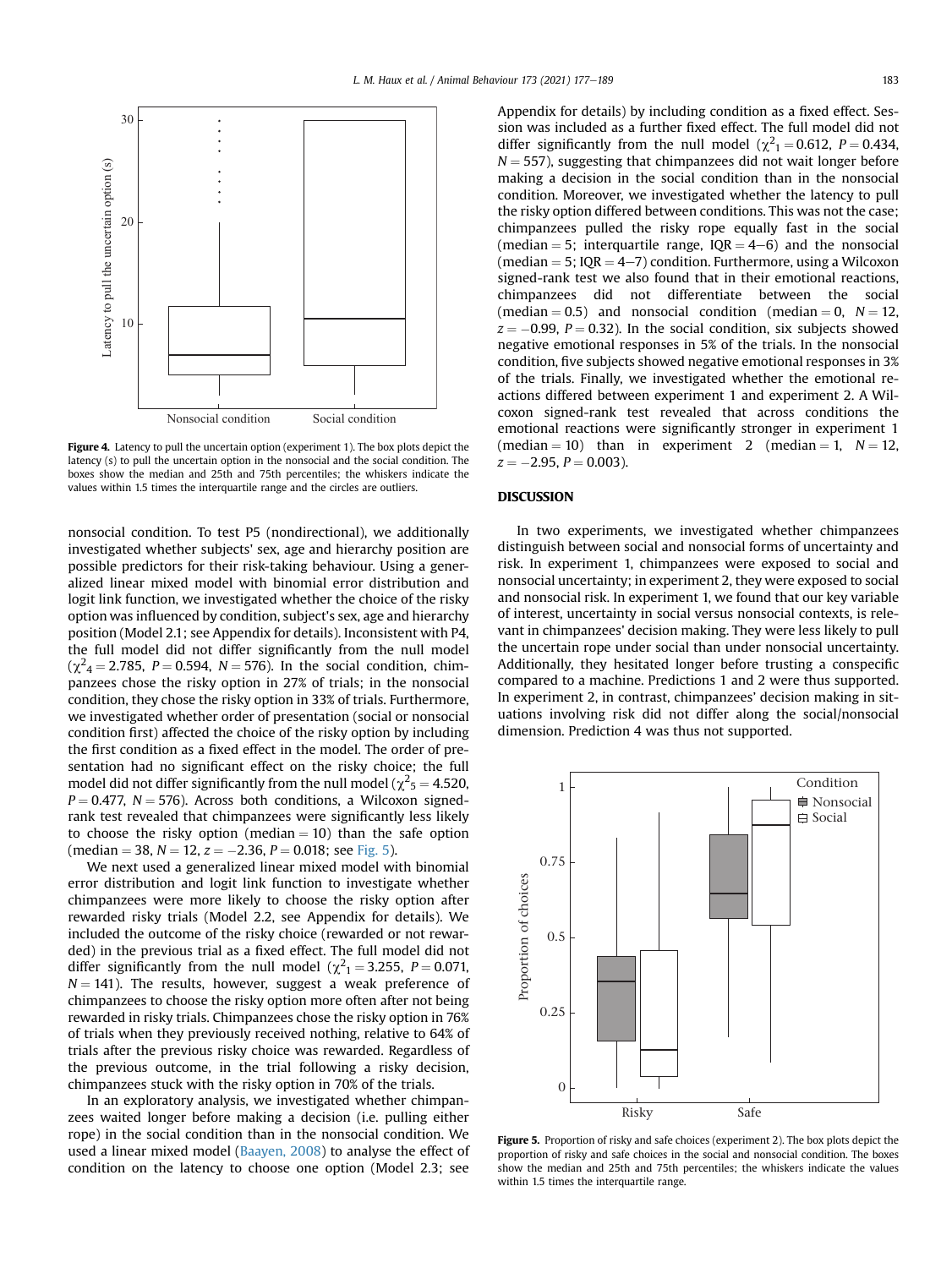#### Social and Nonsocial Uncertainty

Our findings suggest that chimpanzees experience more cognitive conflict in uncertain social contexts, which require them to trust a conspecific to return the food, than in uncertain nonsocial contexts, where they must trust a machine to return the food. Thus, chimpanzees appear to be concerned not only with outcomes per se but also with how they come to be. They are less willing to engage when the agent of uncertainty is a conspecific than a machine. In humans, similar preferences are explained in terms of the notion of betrayal aversion ([Bohnet et al., 2008](#page-8-7)). To examine whether this may be the driving force for chimpanzees' discrimination between agents of uncertainty, we coded their emotional responses before, during and after decision making. In nonhuman animals, a cognitive conflict is often accompanied by changes in arousal level, which, in turn, are indicated by behavioural responses such as scratching [\(Call, 2012\)](#page-8-13). However, we found no evidence for a differential emotional response as a function of social versus nonsocial context (Prediction 3). It is, however, possible that our behavioural coding did not detect subtle shifts in the chimpanzees' affective response; therefore, future research should take physiological indicators such as body posture or pupil dilation into account. Across conditions, however, we found that emotional reactions were generally stronger in experiment 1 compared to experiment 2, which might be because in experiment 1 chimpanzees could not pre-empt or terminate decisional conflict by choosing the safe reward.

In experiment 1, chimpanzees were presented with one option at a time, rendering it possible to examine their response to social and nonsocial uncertainty, without giving them the choice to dodge the decision (by simply choosing the safe option). This design decision was meant to mimic choices in the animals' natural habitat, in which they rarely encounter foraging options simultaneously (an observation raised by [Kacelnik, Vasconcelos, Monteiro,](#page-9-32) & [Aw, 2011](#page-9-32); [Simon, 1955](#page-9-33)). Kacelnik et al. further argued that the latency to act mirrors a tendency to skip the encountered food in order to continue foraging. The results of experiment 1 suggest that in the absence of another option chimpanzees 'skip' the food more often in uncertain social situations than in uncertain nonsocial ones.

## Social and Nonsocial Risk

Experiment 2 focused on risk rather than uncertainty. We found that animals' choices, latency and emotional responses did not differ between the social and nonsocial condition. As in most previous risky choice tasks, chimpanzees were simultaneously presented with both options, which allowed us to compare our result to previous findings. At first sight, our result conflicts with [Calcutt](#page-8-12) [et al. \(2019\),](#page-8-12) who found that female chimpanzees take fewer risks in a social than in a nonsocial condition. Yet our result and theirs do converge. Calcutt et al. did not distinguish between uncertain and risky trials and, instead, described both interactions as risky interactions: the initial ones when chimpanzees were without knowledge of reciprocation probabilities, thus making a decision under uncertainty, and the latter ones when chimpanzees had experienced the respective relative frequencies, thus making decisions under risk. Importantly, however, chimpanzees in the [Calcutt et al. \(2019\)](#page-8-12) study weighted early interactions within the experiment more heavily than later ones. The partner's reciprocation rate in the first testing block of the social condition significantly influenced the subject's choice. This observation is in line with our findings, suggesting that chimpanzees distinguish between the social and nonsocial domain during early interactions when reciprocation rates are uncertain, but not once reciprocation rates have been experienced, and uncertainty has morphed into risk. It is important to point out that in everyday life, the decision whether to engage in a social situation is usually a decision made under uncertainty, as humans and nonhuman animals rarely know precisely with what probability others will cooperate. Future studies should examine whether after having experienced the respective relative frequencies (i.e. when making decisions under risk) and when only presented with one option at a time (as in experiment 1), chimpanzees would differentiate between social and nonsocial situations.

#### Risk Preference

Irrespective of the factor social versus nonsocial, chimpanzees in experiment 2 proved to be risk averse. They preferred the safe option over the risky option, even though the expected value of the latter was higher. This finding is in line with findings of risk aversion across diverse nonhuman animals (e.g. [Kacelnik](#page-9-34) & [Bateson,](#page-9-34) [1996](#page-9-34)) and humans (see references in [Hintze, Olson, Adami,](#page-9-35) & [Hertwig, 2015](#page-9-35)). However, it is not in line with past experiments that reported chimpanzees to be risk prone in nonsocial contexts (see [Calcutt et al., 2019](#page-8-12); [Haun et al., 2011;](#page-9-19) [Heilbronner et al., 2008](#page-9-18); but see ; [Proctor, Williamson, Latzman, de Waal,](#page-9-36) & [Brosnan, 2014\)](#page-9-36). What could explain this difference between the present and past results?

Possible explanations may pertain to the presentation and experience of probabilities (see [Hau et al., 2010](#page-9-16); [Heilbronner](#page-9-15) & [Hayden, 2016;](#page-9-15) [Hertwig, 2015;](#page-9-17) [Wulff et al., 2018](#page-10-0)), as well as to specific elements of task design (see [Frey, Pedroni, Mata, Rieskamp,](#page-9-37) & [Hertwig, 2017](#page-9-37); [Heilbronner](#page-9-38) & [Hayden, 2013](#page-9-38); [Rosati](#page-9-39) & [Hare,](#page-9-39) [2016\)](#page-9-39). Specifically, in experiment 2, chimpanzees made decisions based on experienced relative frequencies (probabilities), whereas in other studies (e.g. [Haun et al., 2011](#page-9-19); [Heilbronner et al., 2008](#page-9-18); [Rosati](#page-9-20) & [Hare, 2010](#page-9-20); [Rosati](#page-9-40) & [Hare, 2012](#page-9-40)) chimpanzees inferred probabilities from the task design. For instance, in the study by [Haun et al. \(2011\),](#page-9-19) the number of cups represented the probability of success. The safe option consisted of one cup, whereas the risky option comprised (depending on the condition) two ( $P = 0.5$ ), three  $(P = 0.33)$  or four  $(P = 0.25)$  cups. Learning the probabilistic structure of the choice context through experience, rather than inferring it from the task design, seems a more naturalistic way to study decisions under risk in chimpanzees (and humans). Probabilities are rarely explicitly stated or presented to the decision maker, but are rather learned through experience, resulting in what [Knight](#page-9-10) [\(1921/1964\)](#page-9-10) called statistical probabilities rather than a priori probabilities.

A further difference between the current and previous studies (e.g. [Heilbronner et al., 2008](#page-9-18); [Rosati](#page-9-20) & [Hare, 2010](#page-9-20); [Rosati](#page-9-40) & [Hare,](#page-9-40) [2012](#page-9-40)) is that in the present study the uncertain/risky decision was an all-or-none decision insofar as one possible outcome of the nonsafe option was the animal coming away empty handed. In past studies, in contrast, the risky option always provided food; even bad luck still resulted in low-value food. This meant that the choice was indeed less risky per se (in terms of outcome variance). It is not implausible to argue that risk in the real world implies the threat of receiving nothing. It will be important to see in future studies whether this crucial aspect of outcome variance and the presence of the threat of coming away empty handed make chimpanzees more risk averse and thus more akin to humans and other nonhuman animals in their appetite for risk.

## Potential Correlates of Risk Preference

Research on risk preference in humans has identified a number of robust correlates. Sex, age (e.g. [Josef et al., 2016\)](#page-9-41) and income have been found to be consistently associated with risk preference (see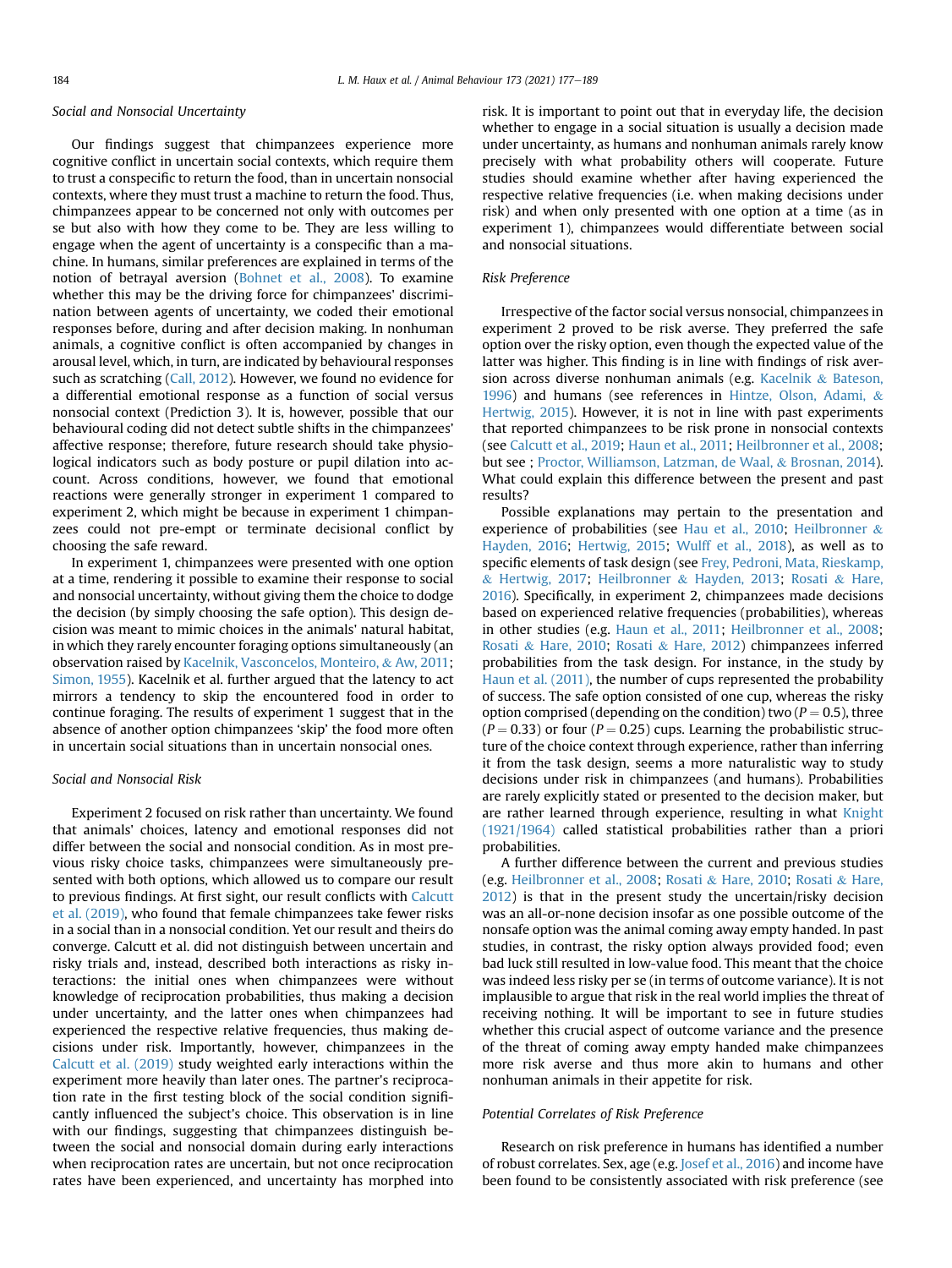[Frey, Richter, Schupp, Hertwig,](#page-9-42) & [Mata, 2020](#page-9-42)). Chimpanzees' sex, age and hierarchy position did not affect their risk preference in experiment 2. This could be due to two factors: small sample size and behavioural risk measures. [Frey et al. \(2020\)](#page-9-42) found that behavioural measures of risk, relative to self-reports, largely fail to pick up associations between correlates and risk preference. Future studies may take on the challenging task of increasing sample sizes and exploiting different risk measures (e.g. behavioural and observational) to investigate correlates and heterogeneity of risk preference.

## The Influence of Previous Outcomes on Risky Choice

We noted earlier that our implementation of the risky option in experiment 2 entailed the possibility of coming away empty handed. Both the experience of such a 'loss' as well as the experience of gain may systematically influence the choice of whether to gamble again in the next trial. When testing for this, we found that the outcome of the previous risky choice had a weak influence on the decision in the following trial: chimpanzees tended to gamble more when they previously received nothing. [Rosati and Hare](#page-9-28) [\(2013\)](#page-9-28) found that bonobos, but not chimpanzees, modulated their choices based on previous outcomes. In our study, regardless of the outcome and in the trial following a risky decision, chimpanzees chose the risky option more often than they chose the safe one. Our results suggest that chimpanzees are generally risk averse, preferring the safe option over the risky one. However, once chimpanzees chose the risky option, they tended to gamble again, especially if they had not been rewarded in the previous risky trial. One possible explanation for this behaviour is that chimpanzees interpreted unsuccessful trials as a loss and thus aimed at restoring the previous state of affairs by gambling again (see [Scholer, Zou, Fujita,](#page-9-43) [Stroessner,](#page-9-43) & [Higgins, 2010](#page-9-43) for a discussion of risk-seeking behaviour under loss in humans). This explanation implies that chimpanzees' choices are guided not simply by a process of reinforcement learning (in which the value of each action is updated according to its outcome) but also by a belief-updating process in which the present outcome informs expectations about what is going to happen in the next round.

#### Conclusion

Our findings indicate that chimpanzees, like humans, distinguish between social and nonsocial contexts when making decisions under uncertainty. Chimpanzees are more reluctant to engage in a situation when the source of uncertainty is a conspecific than when it is a machine. This aversion manifests both in choice behaviour and in response latency. Having observed this dynamic, key questions for the future are why do chimpanzees experience interactions with social partners as less predictable and why are they less trusting and more hesitant to make daring decisions in uncertain social contexts? Unlike in the world of uncertainty, chimpanzees did not discriminate between social and nonsocial contexts in the world of risk. Furthermore, we found them to be, like humans and various nonhuman animals, risk averse, with a tendency to seek risk after the experience of coming away empty handed. Another key task for the future is to reveal the cognitive, possibly heuristic mechanisms behind chimpanzees' choices: how do they search for information to reduce uncertainty before making a choice?

## Acknowledgments

We thank Richard Vigne, Samuel Mutisya, Stephen Ngulu and the board members and staff of Sweetwaters Chimpanzee Sanctuary in Kenya for their crucial support throughout this research. Special thanks go to Joseph Maiyo, David Mundia, Steven Mukundi, and Charles Mussasia. We thank Ol Pejeta Conservancy, Kenya Wildlife Service (KWS) and the National Council for Science and Technology (NCST) for approving our research. Thanks go to Roger Mundy for statistical advice, Oded Ritov for reliability coding, Sebastian Schütte for building the apparatus, Shona Duguid and Hanna Schleihauf for helpful discussions, and Susannah Goss and Deb Ain for editing the manuscript.

#### <span id="page-8-19"></span>References

- <span id="page-8-14"></span>Baayen, R. H. (2008). [Analyzing linguistic data: A practical introduction to statistics](http://refhub.elsevier.com/S0003-3472(21)00028-2/sref1) using R[. Cambridge, U.K.: Cambridge University Press](http://refhub.elsevier.com/S0003-3472(21)00028-2/sref1).
- <span id="page-8-18"></span>Baker, K. C., & Aureli, F. (1997). Behavioural indicators of anxiety: An empirical test in chimpanzees. Behaviour, 134(13-14), 1031-1050. [https://doi.org/10.1163/](https://doi.org/10.1163/156853997X00386) [156853997X00386](https://doi.org/10.1163/156853997X00386)
- <span id="page-8-15"></span>Barr, D. J., Levy, R., Scheepers, C., & Tily, H. J. (2013). Random effects structure for confirmatory hypothesis testing: Keep it maximal. Journal of Memory and Language, 68(3), 255-278. <https://doi.org/10.1016/j.jml.2012.11.001>
- <span id="page-8-3"></span>Bates, D., Maechler, M., Bolker, B., & Walker, S. (2015). Fitting linear mixed-effects models using lme4. Journal of Statistical Software, 67(1), 1-48. [https://doi.org/](https://doi.org/10.18637/jss.v067.i01) [10.18637/jss.v067.i01](https://doi.org/10.18637/jss.v067.i01)
- <span id="page-8-7"></span>Blount, S. (1995). When social outcomes aren't fair: The effect of causal attributions on preferences. Organizational Behavior and Human Decision Processes, 63(2), 131e144. <https://doi.org/10.1006/obhd.1995.1068>
- <span id="page-8-4"></span>Bohnet, I., Greig, F., Herrmann, B., & Zeckhauser, R. (2008). Betrayal aversion: Evidence from Brazil, China, Oman, Switzerland, Turkey, and the United States. American Economic Review, 98(1), 294-310. <https://doi.org/10.1257/aer.98.1.294>
- <span id="page-8-0"></span>Bohnet, I., & Zeckhauser, R. (2004). Trust, risk and betrayal. Journal of Economic Behavior & Organization, 55(4), 467-484. https://doi.org/10.1016/ Behavior & Organization, 55(4), 467e484. [https://doi.org/10.1016/](https://doi.org/10.1016/j.jebo.2003.11.004) [j.jebo.2003.11.004](https://doi.org/10.1016/j.jebo.2003.11.004)
- <span id="page-8-8"></span>Brosnan, S. F., Jones, O. D., Lambeth, S. P., Mareno, M. C., Richardson, A. S., & Schapiro, S. J. (2007). Endowment effects in chimpanzees. Current Biology, 17(19), 1704-1707. <https://doi.org/10.1016/j.cub.2007.08.059>
- <span id="page-8-12"></span>Bullinger, A. F., Wyman, E., Melis, A. P., & Tomasello, M. (2011). Coordination of chimpanzees (Pan troglodytes) in a stag hunt game. International Journal of Primatology, 32(6), 1296-1310. <https://doi.org/10.1007/s10764-011-9546-3>
- <span id="page-8-13"></span>Calcutt, S. E., Proctor, D., Berman, S. M., & de Waal, F. B. (2019). Chimpanzees (Pan troglodytes) are more averse to social than nonsocial risk. Psychological Science, c30(1), 105-115. <https://doi.org/10.1177/0956797618811877>
- <span id="page-8-23"></span>[Call, J. \(2012\). Seeking information in non-human animals: Weaving a meta](http://refhub.elsevier.com/S0003-3472(21)00028-2/sref11)[cognitive web. In M. J. Beran, J. Perner, & J. Proust \(Eds.\),](http://refhub.elsevier.com/S0003-3472(21)00028-2/sref11) Foundations of meta[cognition](http://refhub.elsevier.com/S0003-3472(21)00028-2/sref11) (pp. 62-[75\). Oxford, U.K.: Oxford University Press](http://refhub.elsevier.com/S0003-3472(21)00028-2/sref11).
- <span id="page-8-16"></span>Colegrave, N., & Ruxton, G. D. (2003). Confidence intervals are a more useful complement to nonsignificant tests than are power calculations. Behavioral Ecology, 14(3), 446-447. <https://doi.org/10.1093/beheco/14.3.446>
- <span id="page-8-9"></span>Dobson, A. J. (2002). [An introduction to generalized linear models](http://refhub.elsevier.com/S0003-3472(21)00028-2/sref13). Boca Raton, FL: [Chapman](http://refhub.elsevier.com/S0003-3472(21)00028-2/sref13) & [Hall/CRC.](http://refhub.elsevier.com/S0003-3472(21)00028-2/sref13)
- Duguid, S., Wyman, E., Bullinger, A. F., Herfurth-Majstorovic, K., & Tomasello, M. (2014). Coordination strategies of chimpanzees and human children in a Stag Hunt game. Proceedings of the Royal Society B: Biological Sciences, 281(1796), 20141973. <https://doi.org/10.1098/rspb.2014.1973>
- <span id="page-8-2"></span><span id="page-8-1"></span>Eckert, J., Rakoczy, H., Call, J., Herrmann, E., & Hanus, D. (2018). Chimpanzees consider humans' psychological states when drawing statistical inferences. Current Biology, 28(12), 1959-1963. <https://doi.org/10.1016/j.cub.2018.04.077>
- <span id="page-8-20"></span>Ellsberg, D. (1961). Risk, ambiguity, and the savage axioms. Quarterly Journal of Economics, 643–669. <https://doi.org/10.2307/1884324>
- <span id="page-8-10"></span>Engelmann, J. M., Haux, L. M., & Herrmann, E. (2019). Helping in young children and chimpanzees shows partiality towards friends. Evolution and Human Behavior, 40(3), 292-300. <https://doi.org/10.1016/j.evolhumbehav.2019.01.003>
- <span id="page-8-11"></span>Engelmann, J. M., & Herrmann, E. (2016). Chimpanzees trust their friends. Current Biology, 26(2), 252-256. <https://doi.org/10.1016/j.cub.2015.11.037>
- Engelmann, J. M., Herrmann, E., & Tomasello, M. (2015). Chimpanzees trust conspecifics to engage in low-cost reciprocity. Proceedings of the Royal Society B: Biological Sciences, 282(1801), 20142803. [https://doi.org/10.1098/](https://doi.org/10.1098/rspb.2014.2803) [rspb.2014.2803](https://doi.org/10.1098/rspb.2014.2803)
- <span id="page-8-6"></span><span id="page-8-5"></span>Fehr, E. (2009). On the economics and biology of trust. Journal of the European Economic Association, 7(2-3), 235-266. [https://doi.org/10.1162/JEEA.2009.7.2-](https://doi.org/10.1162/JEEA.2009.7.2-3.235) [3.235](https://doi.org/10.1162/JEEA.2009.7.2-3.235)
- <span id="page-8-21"></span>FeldmanHall, O., & Shenhav, A. (2019). Resolving uncertainty in a social world. Nature Human Behaviour, 3(5), 426-435. [https://doi.org/10.1038/s41562-019-](https://doi.org/10.1038/s41562-019-0590-x) [0590-x](https://doi.org/10.1038/s41562-019-0590-x)
- <span id="page-8-17"></span>Field, A. (2005). [Discovering Statistics using SPSS](http://refhub.elsevier.com/S0003-3472(21)00028-2/sref22). London: Sage Publications.
- <span id="page-8-22"></span>Forstmeier, W., & Schielzeth, H. (2011). Cryptic multiple hypotheses testing in linear models: Overestimated effect sizes and the winner's curse. Behavioral Ecology and Sociobiology, 65(1), 47-55. <https://doi.org/10.1007/s00265-010-1038-5>
- Fox, J., & Weisberg, S. (2011). An {R} companion to applied regression (2nd ed.). Thousand Oaks, CA: Sage [http://socserv.socsci.mcmaster.ca/jfox/Books/](http://socserv.socsci.mcmaster.ca/jfox/Books/Companion) [Companion](http://socserv.socsci.mcmaster.ca/jfox/Books/Companion).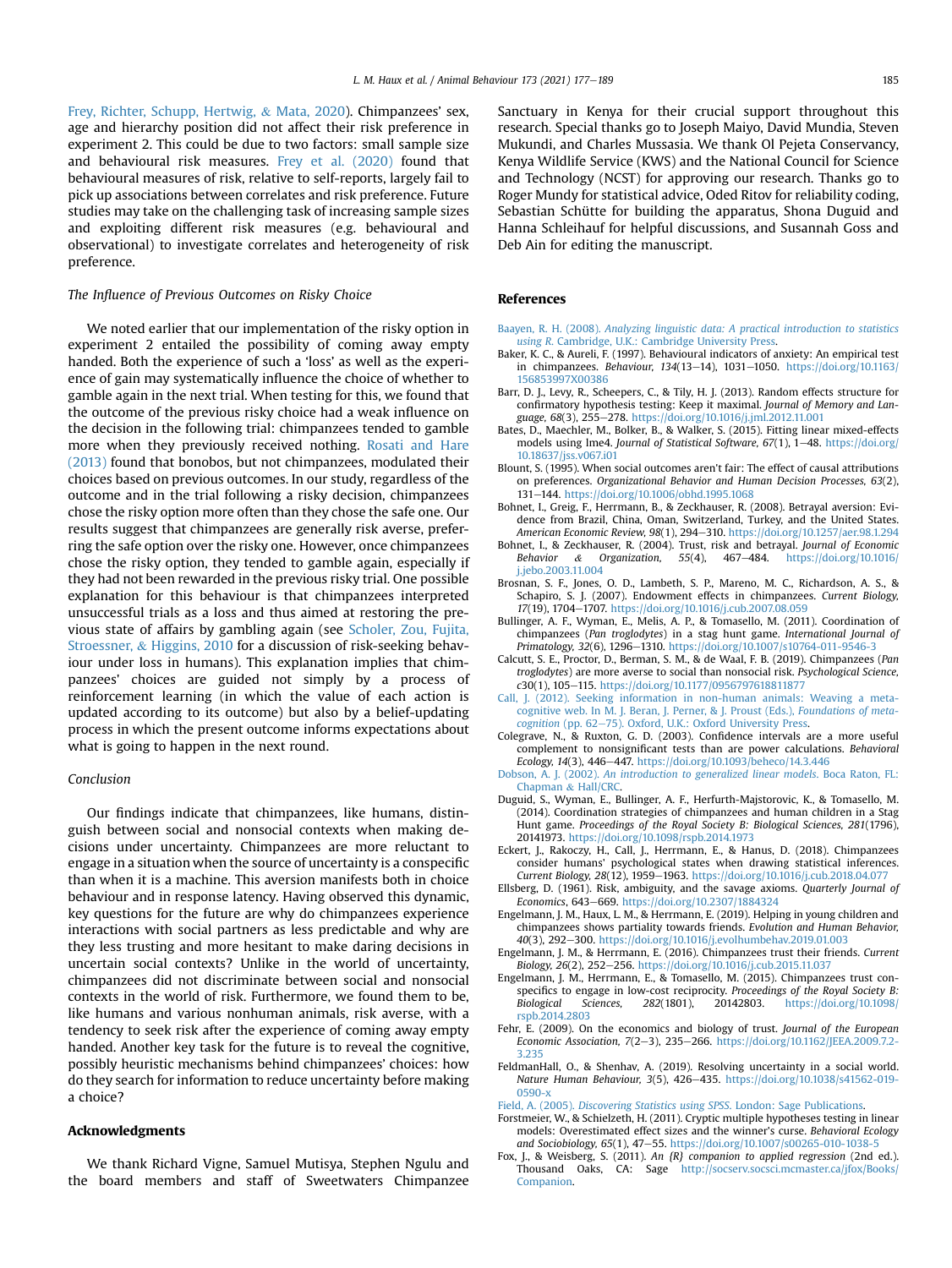- <span id="page-9-37"></span>Frey, R., Pedroni, A., Mata, R., Rieskamp, J., & Hertwig, R. (2017). Risk preference shares the psychometric structure of major psychological traits. Science Advances, 3(10), Article e1701381. <https://doi.org/10.1126/sciadv.1701381>
- <span id="page-9-42"></span>Frey, R., Richter, D., Schupp, J., Hertwig, R., & Mata, R. (2020). Identifying robust correlates of risk preference: A systematic approach using specification curve analysis. Journal of Personality and Social Psychology. [https://doi.org/10.1037/](https://doi.org/10.1037/pspp0000287) [pspp0000287](https://doi.org/10.1037/pspp0000287)
- <span id="page-9-30"></span>Gamer, M., Lemon, J., & Singh, I. F. P. (2019). irr: Various coefficients of interrater reliability and agreement (R package version 0.84.1) [Computer software]. Retrieved from [https://CRAN.R-project.org/package](https://CRAN.R-project.org/package=irr)=[irr.](https://CRAN.R-project.org/package=irr)
- <span id="page-9-2"></span>Gilby, I. C., Eberly, L. E., Pintea, L., & Pusey, A. E. (2006). Ecological and social influences on the hunting behaviour of wild chimpanzees, Pan troglodytes schweinfurthii. Animal Behaviour, 72(1), 169-180. [https://doi.org/10.1016/](https://doi.org/10.1016/j.anbehav.2006.01.013) [j.anbehav.2006.01.013](https://doi.org/10.1016/j.anbehav.2006.01.013)
- <span id="page-9-24"></span>Hare, B., Call, J., Agnetta, B., & Tomasello, M. (2000). Chimpanzees know what conspecifics do and do not see. Animal Behaviour,  $59(4)$ ,  $771-785$ . [https://](https://doi.org/10.1006/anbe.1999.1377) [doi.org/10.1006/anbe.1999.1377](https://doi.org/10.1006/anbe.1999.1377)
- <span id="page-9-19"></span>Haun, D. B., Nawroth, C., & Call, J. (2011). Great apes' risk-taking strategies in a decision making task. PloS One, 6(12), Article e28801. [https://doi.org/10.1371/](https://doi.org/10.1371/journal.pone.0028801) [journal.pone.0028801](https://doi.org/10.1371/journal.pone.0028801)
- <span id="page-9-16"></span>Hau, R., Pleskac, T. J., & Hertwig, R. (2010). Decisions from experience and statistical probabilities: Why they trigger different choices than a priori probabilities. Journal of Behavioral Decision Making, 23(1), 48-68. [https://doi.org/10.1002/](https://doi.org/10.1002/bdm.665) [bdm.665](https://doi.org/10.1002/bdm.665)
- <span id="page-9-38"></span>Heilbronner, S., & Hayden, B. (2013). Contextual factors explain risk-seeking preferences in rhesus monkeys. Frontiers in Neuroscience, 7, 7. [https://doi.org/](https://doi.org/10.3389/fnins.2013.00007) [10.3389/fnins.2013.00007](https://doi.org/10.3389/fnins.2013.00007)
- <span id="page-9-15"></span>Heilbronner, S. R., & Hayden, B. Y. (2016). The description-experience gap in risky choice in nonhuman primates. Psychonomic Bulletin & Review,  $23(2)$ , 593-600. <https://doi.org/10.3758/s13423-015-0924-2>
- <span id="page-9-18"></span>Heilbronner, S. R., Rosati, A. G., Stevens, J. R., Hare, B., & Hauser, M. D. (2008). A fruit in the hand or two in the bush? Divergent risk preferences in chimpanzees and bonobos. Biology Letters, 4(3), 246-249. <https://doi.org/10.1098/rsbl.2008.0081>
- <span id="page-9-44"></span>Herrmann, E., Haux, L. M., Zeidler, H., & Engelmann, J. M. (2019). Human children but not chimpanzees make irrational decisions driven by social comparison. Proceedings of the Royal Society B, 286(1894), 20182228. [https://doi.org/10.1098/](https://doi.org/10.1098/rspb.2018.2228) [rspb.2018.2228](https://doi.org/10.1098/rspb.2018.2228)
- <span id="page-9-17"></span>Hertwig, R. (2015). Decisions from experience. Wiley Blackwell Handbook of Judgment and Decision Making, 1, 239-267. [https://doi.org/10.1002/](https://doi.org/10.1002/9781118468333.ch8) [9781118468333.ch8](https://doi.org/10.1002/9781118468333.ch8)
- <span id="page-9-14"></span>Hertwig, R., Barron, G., Weber, E. U., & Erev, I. (2004). Decisions from experience and the effect of rare events in risky choice. Psychological Science, 15(8), 534-539. <https://doi.org/10.1111/j.0956-7976.2004.00715.x>
- <span id="page-9-21"></span>[Hertwig, R., Hoffrage, U., & the ABC Research Group. \(2013\).](http://refhub.elsevier.com/S0003-3472(21)00028-2/sref38) Simple heuristics in a social world[. New York, NY: Oxford University Press](http://refhub.elsevier.com/S0003-3472(21)00028-2/sref38).
- <span id="page-9-35"></span>Hintze, A., Olson, R. S., Adami, C., & Hertwig, R. (2015). Risk sensitivity as an evolutionary adaptation. Scientific Reports, 5, 8242. [https://doi.org/10.1038/](https://doi.org/10.1038/srep08242) [srep08242](https://doi.org/10.1038/srep08242)
- <span id="page-9-1"></span>Hockings, K. J., Anderson, J. R., & Matsuzawa, T. (2006). Road crossing in chimpanzees: A risky business. Current Biology, 16(17), R668-R670. [https://doi.org/](https://doi.org/10.1016/j.cub.2006.08.019) [10.1016/j.cub.2006.08.019](https://doi.org/10.1016/j.cub.2006.08.019)
- <span id="page-9-25"></span>Jensen, K., Call, J., & Tomasello, M. (2007a). Chimpanzees are rational maximizers in an ultimatum game. Science, 318(5847), 107-109. [https://doi.org/10.1126/](https://doi.org/10.1126/science.1145850) [science.1145850](https://doi.org/10.1126/science.1145850)
- <span id="page-9-27"></span>Jensen, K., Call, J., & Tomasello, M. (2007b). Chimpanzees are vengeful but not spiteful. Proceedings of the National Academy of Sciences, 104(32), 13046-13050. <https://doi.org/10.1073/pnas.0705555104>
- <span id="page-9-41"></span>Josef, A. K., Richter, D., Samanez-Larkin, G. R., Wagner, G. G., Hertwig, R., & Mata, R. (2016). Stability and change in risk-taking propensity across the adult life span. Journal of Personality and Social Psychology, 111(3), 430-450. [https://doi.org/](https://doi.org/10.1037/pspp0000090) [10.1037/pspp0000090](https://doi.org/10.1037/pspp0000090)
- <span id="page-9-34"></span>Kacelnik, A., & Bateson, M. (1996). Risky theories-the effects of variance on foraging decisions. American Zoologist, 36(4), 402-434. [https://doi.org/10.1093/](https://doi.org/10.1093/icb/36.4.402) [icb/36.4.402](https://doi.org/10.1093/icb/36.4.402)
- <span id="page-9-32"></span>Kacelnik, A., Vasconcelos, M., Monteiro, T., & Aw, J. (2011). Darwin's 'tug-of-war' vs. starlings' 'horse-racing': How adaptations for sequential encounters drive simultaneous choice. Behavioral Ecology and Sociobiology, 65(3), 547-558. <https://doi.org/10.1007/s00265-010-1101-2>
- <span id="page-9-8"></span>Kanngiesser, P., Santos, L. R., Hood, B. M., & Call, J. (2011). The limits of endowment effects in great apes (Pan paniscus, Pan troglodytes, Gorilla gorilla, Pongo pygmaeus). Journal of Comparative Psychology, 125(4), 436-445. [https://doi.org/](https://doi.org/10.1037/a0024516) [10.1037/a0024516](https://doi.org/10.1037/a0024516)
- <span id="page-9-7"></span>Kanngiesser, P., & Woike, J. K. (2016). Framing the debate on human-like framing effects in bonobos and chimpanzees: A comment on krupenye et al. (2015). Biology Letters, 12(1). <https://doi.org/10.1098/rsbl.2015.0718>
- <span id="page-9-52"></span>Kelly, C. D. (2006). Replicating empirical research in behavioral ecology: How and why it should be done but rarely ever is. Quarterly Review of Biology, 81(3), 221-236. <https://doi.org/10.1086/506236>
- <span id="page-9-11"></span>Keynes, J. M. (1936/1973). In [The collected writings of John Maynard Keynes](http://refhub.elsevier.com/S0003-3472(21)00028-2/sref49) (Vol. II). [London, U.K.: Macmillan for the Royal Economic Society.](http://refhub.elsevier.com/S0003-3472(21)00028-2/sref49)
- <span id="page-9-12"></span>[Keynes, J. M. \(1937\). The general theory of employment.](http://refhub.elsevier.com/S0003-3472(21)00028-2/sref50) Quarterly Journal of Economics,  $51(2)$ ,  $209-223$ .
- <span id="page-9-10"></span><span id="page-9-9"></span>Knight, F. H. (1921/1964). Risk, uncertainty, and profit[. New York, NY: Sentry Press](http://refhub.elsevier.com/S0003-3472(21)00028-2/sref51). Kozyreva, A., & Hertwig, R. (2019). The interpretation of uncertainty in ecological rationality. Synthese, 1-31. <https://doi.org/10.1007/s11229-019-02140-w>
- <span id="page-9-6"></span>Krupenye, C., Rosati, A. G., & Hare, B. (2015). Bonobos and chimpanzees exhibit human-like framing effects. Biology Letters, 11(2), 20140527. [https://doi.org/](https://doi.org/10.1098/rsbl.2014.0527) [10.1098/rsbl.2014.0527](https://doi.org/10.1098/rsbl.2014.0527)
- <span id="page-9-49"></span>Langergraber, K., Mitani, J., & Vigilant, L. (2009). Kinship and social bonds in female chimpanzees (Pan troglodytes). American Journal of Primatology: Official Journal of the American Society of Primatologists, 71(10), 840-851. [https://doi.org/](https://doi.org/10.1002/ajp.20711) [10.1002/ajp.20711](https://doi.org/10.1002/ajp.20711)
- <span id="page-9-50"></span>Langergraber, K. E., Mitani, J. C., Watts, D. P., & Vigilant, L. (2013). Male-female socio-spatial relationships and reproduction in wild chimpanzees. Behavioral Ecology and Sociobiology, 67(6), 861-873. [https://doi.org/10.1007/s00265-013-](https://doi.org/10.1007/s00265-013-1509-6) [1509-6](https://doi.org/10.1007/s00265-013-1509-6)
- <span id="page-9-22"></span>Li, C., Turmunkh, U., & Wakker, P. P. (2019). Trust as a decision under ambiguity. Experimental Economics, 22(1), 51-75. [https://doi.org/10.1007/s10683-018-](https://doi.org/10.1007/s10683-018-9582-3) [9582-3](https://doi.org/10.1007/s10683-018-9582-3)
- <span id="page-9-13"></span>Luce, R. D., & Raiffa, H. (1957/1989). [Games and decisions: Introduction and critical](http://refhub.elsevier.com/S0003-3472(21)00028-2/sref57) survey[. Chelmsford, MA: Courier Corporation](http://refhub.elsevier.com/S0003-3472(21)00028-2/sref57).
- <span id="page-9-3"></span>Melis, A. P., Hare, B., & Tomasello, M. (2006). Chimpanzees recruit the best collaborators. Science, 311(5765), 1297-1300. [https://doi.org/10.1126/](https://doi.org/10.1126/science.1123007) [science.1123007](https://doi.org/10.1126/science.1123007)
- <span id="page-9-26"></span>Melis, A. P., Hare, B., & Tomasello, M. (2009). Chimpanzees coordinate in a negotiation game. Evolution and Human Behavior,  $30(6)$ ,  $381-392$ . [https://doi.org/](https://doi.org/10.1016/j.evolhumbehav.2009.05.003) [10.1016/j.evolhumbehav.2009.05.003](https://doi.org/10.1016/j.evolhumbehav.2009.05.003)
- <span id="page-9-47"></span>Muller, M. N., & Mitani, I. C. (2005). Conflict and cooperation in wild chimpanzees. Advances in the Study of Behavior, 35, 275-331. [https://doi.org/10.1016/S0065-](https://doi.org/10.1016/S0065-3454(05)35007-8) [3454\(05\)35007-8](https://doi.org/10.1016/S0065-3454(05)35007-8)
- <span id="page-9-36"></span>Proctor, D., Williamson, R. A., Latzman, R. D., de Waal, F. B., & Brosnan, S. F. (2014). Gambling primates: Reactions to a modified Iowa Gambling Task in humans, chimpanzees and capuchin monkeys. Animal Cognition, 17(4), 983-995. [https://](https://doi.org/10.1007/s10071-014-0730-7) [doi.org/10.1007/s10071-014-0730-7](https://doi.org/10.1007/s10071-014-0730-7)
- <span id="page-9-29"></span>R Core Team. (2019). R: A language and environment for statistical computing [Computer software]. Retrieved from [https://www.R-project.org/.](https://www.R-project.org/)
- <span id="page-9-23"></span>Rilling, J. K., King-Casas, B., & Sanfey, A. G. (2008). The neurobiology of social decision-making. Current Opinion in Neurobiology, 18(2), 159-165. [https://doi.org/](https://doi.org/10.1016/j.conb.2008.06.003) [10.1016/j.conb.2008.06.003](https://doi.org/10.1016/j.conb.2008.06.003)
- <span id="page-9-4"></span>[Rosati, A. G. \(2017\). Decisions under uncertainty: Preferences, biases, and choice. In](http://refhub.elsevier.com/S0003-3472(21)00028-2/sref64) Call (Ed.), [APA handbook of comparative psychology](http://refhub.elsevier.com/S0003-3472(21)00028-2/sref64) (Vol. 2, pp. 329-[357\).](http://refhub.elsevier.com/S0003-3472(21)00028-2/sref64) [Washington, DC: American Psychological Association](http://refhub.elsevier.com/S0003-3472(21)00028-2/sref64).
- <span id="page-9-20"></span>Rosati, A. G., & Hare, B. (2010). Chimpanzees and bonobos distinguish between risk and ambiguity. Biology Letters,  $7(1)$ ,  $15-18$ . [https://doi.org/10.1098/](https://doi.org/10.1098/rsbl.2010.0927) [rsbl.2010.0927](https://doi.org/10.1098/rsbl.2010.0927)
- <span id="page-9-40"></span>Rosati, A. G., & Hare, B. (2012). Decision making across social contexts: Competition increases preferences for risk in chimpanzees and bonobos. Animal Behaviour, 84(4), 869-879. <https://doi.org/10.1016/j.anbehav.2012.07.010>
- <span id="page-9-28"></span>Rosati, A. G., & Hare, B. (2013). Chimpanzees and bonobos exhibit emotional responses to decision outcomes. PloS One, 8(5), Article e63058. [https://doi.org/](https://doi.org/10.1371/journal.pone.0063058) [10.1371/journal.pone.0063058](https://doi.org/10.1371/journal.pone.0063058)
- <span id="page-9-39"></span>Rosati, A. G., & Hare, B. (2016). Reward currency modulates human risk preferences. Evolution and Human Behavior,  $37(2)$ ,  $159-168$ . [https://doi.org/10.1016/](https://doi.org/10.1016/j.evolhumbehav.2015.10.003) [j.evolhumbehav.2015.10.003](https://doi.org/10.1016/j.evolhumbehav.2015.10.003)
- <span id="page-9-5"></span>Santos, L. R., & Rosati, A. G. (2015). The evolutionary roots of human decision making. Annual Review of Psychology, 66, 321-347. [https://doi.org/10.1146/](https://doi.org/10.1146/annurev-psych-010814-015310) [annurev-psych-010814-015310](https://doi.org/10.1146/annurev-psych-010814-015310)
- <span id="page-9-43"></span>Scholer, A. A., Zou, X., Fujita, K., Stroessner, S. J., & Higgins, E. T. (2010). When risk seeking becomes a motivational necessity. Journal of Personality and Social Psychology, 99(2), 215-231. <https://doi.org/10.1037/a0019715>
- <span id="page-9-46"></span>Silk, J., Cheney, D., & Seyfarth, R. (2013). A practical guide to the study of social relationships. Evolutionary Anthropology: Issues, News, and Reviews, 22(5), 213-225. <https://doi.org/10.1002/evan.21367>
- <span id="page-9-33"></span>Simon, H. A. (1955). A behavioral model of rational choice. Quarterly Journal of Economics, 69(1), 99-118. <https://doi.org/10.2307/1884852>
- <span id="page-9-31"></span>Stevens, J. R. (2017). Replicability and reproducibility in comparative psychology. Frontiers in Psychology, 8, 862. https://doi.org/10.3389/fpsyg.2017.0086
- <span id="page-9-51"></span>Torchiano, M. (2020). effsize: Efficient Effect Size Computation (R package version 0.8.0) [Computer software]. Retrieved from [https://CRAN.R-project.org/](https://CRAN.R-project.org/package=effsize) [package](https://CRAN.R-project.org/package=effsize)=[effsize](https://CRAN.R-project.org/package=effsize).
- <span id="page-9-45"></span>Völter, C.J., Reind, E., Felsche, E., Civelek, Z., Whalen, A., Lugosi, Z., et al (n.d.). Executive function and physical cognition test battery. (Manuscript in preparation).
- <span id="page-9-48"></span>[Watts, D. P. \(2000\). Grooming between male chimpanzees at Ngogo, Kibale National](http://refhub.elsevier.com/S0003-3472(21)00028-2/sref76) [Park. I. Partner number and diversity and grooming reciprocity.](http://refhub.elsevier.com/S0003-3472(21)00028-2/sref76) International Journal of Primatology,  $21(2)$ ,  $189-210$  $189-210$ .
- <span id="page-9-0"></span>Wittig, R. M., & Boesch, C. (2003). 'Decision-making' in conflicts of wild chimpanzees (Pan troglodytes): An extension of the Relational Model. Behavioral Ecology and Sociobiology, 54(5), 491-504. [https://doi.org/10.1007/s00265-003-](https://doi.org/10.1007/s00265-003-0654-8) [0654-8](https://doi.org/10.1007/s00265-003-0654-8)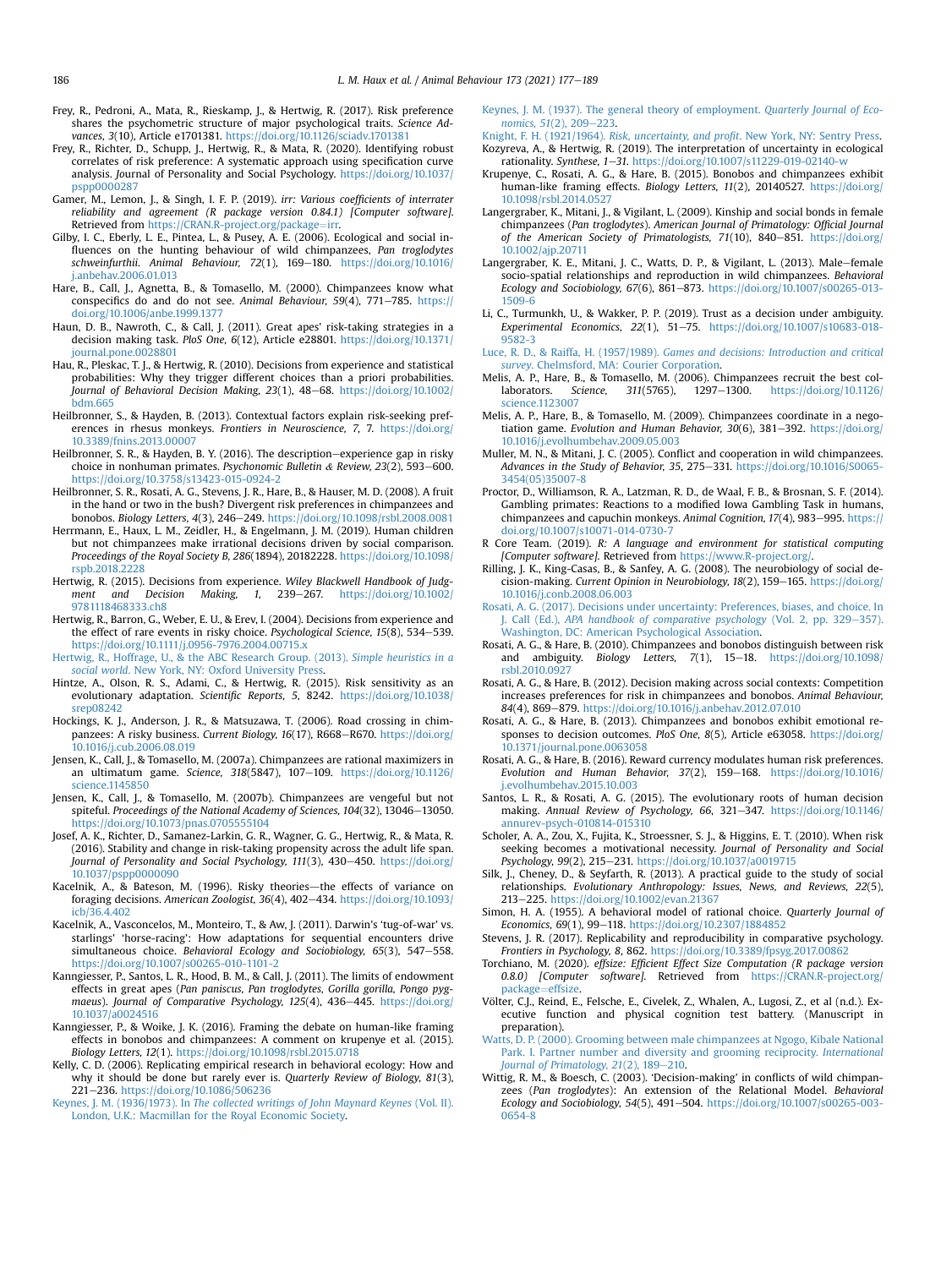<span id="page-10-0"></span>Wulff, D. U., Mergenthaler-Canseco, M., & Hertwig, R. (2018). A meta-analytic review of two modes of learning and the description-experience gap. Psychological Bulletin, 144(2), 140-176. <https://doi.org/10.1037/bul0000115>

## <span id="page-10-1"></span>Appendix

#### Participants

All partners (except Romeo, who did not pass the apparatus understanding test) completed all test sessions as subjects before taking on the role of partner. One chimpanzee (Bahati) from the original sample did not follow the procedure on the first day of testing. She did not pull the uncertain rope in experiment 1 and thus could not learn the payoff structure for the risky option of experiment 2. We therefore adopted a new procedure for all following chimpanzees. If subjects did not pull the rope within 30 s, the experimenter pulled the rope after 30 s to ensure that all chimpanzees had the same experience of the statistical probabilities (in preparation for experiment 2). Bahati was excluded from all analyses.

## Prior Experimental Experience

Chimpanzees had some exposure to cognitive testing, having participated in cooperation tasks [\(Engelmann](#page-8-10) & [Herrmann, 2016;](#page-8-10) [Engelmann et al., 2015](#page-8-11)), social facilitation [\(Engelmann, Haux,](#page-8-20) & [Herrmann, 2019](#page-8-20); [Herrmann, Haux, Zeidler,](#page-9-44) & [Engelmann, 2019\)](#page-9-44) and an executive function and physical cognition test battery (Völter et al., n. d.). However, only the set-up in the study investigating trust in cooperation was similar to the current project.

## Observational Phase

To control for the social relationships between subjects and partners, we determined a neutral partner for each subject.

## Collection of observational data

Prior to the experiments, three research assistants collected observational data (412 h) between March 2017 and March 2018 using a Samsung tablet equipped with CyberTracker software (Version 3.389). Observations were recorded as follows. Scan samples were collected for 60 min. During this time, research assistants conducted a scan every 10 min, noting the activities of each group member in the same predefined order. These activities included grooming (assistant noted who the focal animal groomed and/or was groomed by), contact (defined as any affiliative body contact between two individuals), arm's reach (two individuals sitting at a distance that would allow them to have contact if both extended their arms) and co-feeding (two individuals eating simultaneously while within arm's reach). In addition, it was noted whether a given individual was present or not.

#### Analysis of observational data

We first calculated the frequency with which each individual was grooming, in contact, at arm's reach or co-feeding with all other individuals (by e.g. dividing the number of grooming events between individuals A and B by the number of times A and B were simultaneously present). The frequencies of the four activities were positively correlated within dyads and consequently cannot be considered independent sources of information about relationship quality. Using the obtained frequencies, we then calculated the composite index of sociality (CSI) for each dyad using the following formula (based on [Silk, Cheney,](#page-9-46) & [Seyfarth, 2013](#page-9-46)):

$$
CSI_{xy} = \frac{\sum_{i=1}^{4} \frac{f_{ixy}}{\overline{f}_i}}{4}
$$

In this equation,  $f_{ixy}$  is the frequency of behaviour *i* for dyad xy, and  $f_i$  is the mean frequency of behaviour *i* across all dyads. Since the CSI involves dividing the frequency of a given behaviour within a dyad ( $f_{ixy}$ ) by the average of that behaviour across all dyads ( $\bar{f}_i$ ), its outcome describes the extent to which a particular dyad deviates from the average of all dyads. Dyads with a high score are more closely bonded than the average dyad; conversely, dyads with a low score are less closely bonded than the average dyad.

#### Determination of a neutral partner

A neutral partner was defined as being neither one of the three individuals with the highest CSI for the subject nor one of the three individuals with the lowest CSI for the subject. We strictly adhered to the results of the CSI computations, and did not, for example, selectively focus on same-sex dyads. Because we were interested in social bonds among unrelated partners, the one exception to this general rule was kinship. While both male-male [\(Muller](#page-9-47) & [Mitani,](#page-9-47) [2005;](#page-9-47) [Watts, 2000\)](#page-9-48) and female-female ([Langergraber, Mitani,](#page-9-49)  $\&$ [Vigilant, 2009\)](#page-9-49) bonds are common in chimpanzees, [Langergraber,](#page-9-50) [Mitani, Watts, and Vigilant \(2013\)](#page-9-50) suggest that bonds between the sexes also exist.

## Models

We assessed P values for the individual effects based on likelihood ratio tests comparing the full with respective reduced models ([Barr et al., 2013](#page-8-18)) using R function drop1 with argument 'test' set to 'Chisq'. Confidence intervals for the estimates were assessed by using the function confint. merMod. Variance inflation factors (VIF; [Field, 2005\)](#page-8-21) were derived using the vif function of the 'car' package ([Fox](#page-8-22) & [Weisberg, 2011\)](#page-8-22), applied to a standard linear model excluding the random effects. We assessed model stability by comparing the estimates obtained from the model based on all data with those obtained from models with the levels of the random effects excluded one at a time.

#### Model 1.1, experiment 1

We first used a generalized linear mixed model with binomial error distribution and logit link function to analyse whether aversion to pull the uncertain rope was influenced by condition. Owing to singular fit warnings, we simplified the random slope structure. The random slopes of session in subject and condition in partner were estimated to be essentially 0. Because of further singular fit warnings, we continued to simplify the random effect structure. The final model comprised condition and session as fixed effects and subject as a random effect. We checked whether the assumptions of normally distributed and homogeneous residuals were fulfilled by visually inspecting a qqplot and the residuals plotted against fitted values. Both indicated no obvious deviations from these assumptions. Collinearity was not an issue (maximum VIF: 1.0 for condition and session). The model was revealed to be stable (for the model output, see [Table A2\)](#page-10-1).

#### Model 1.2, experiment 1

We used a linear mixed model [\(Baayen, 2008\)](#page-8-19) to analyse the effect of condition on the latency to pull the uncertain rope. Owing to singular fit warnings, we simplified the random slope structure. The random slopes of session and condition in partner were estimated to be essentially 0; we therefore did not include them in the final model. We log transformed the variable latency to pull the uncertain rope because the distribution of the response was right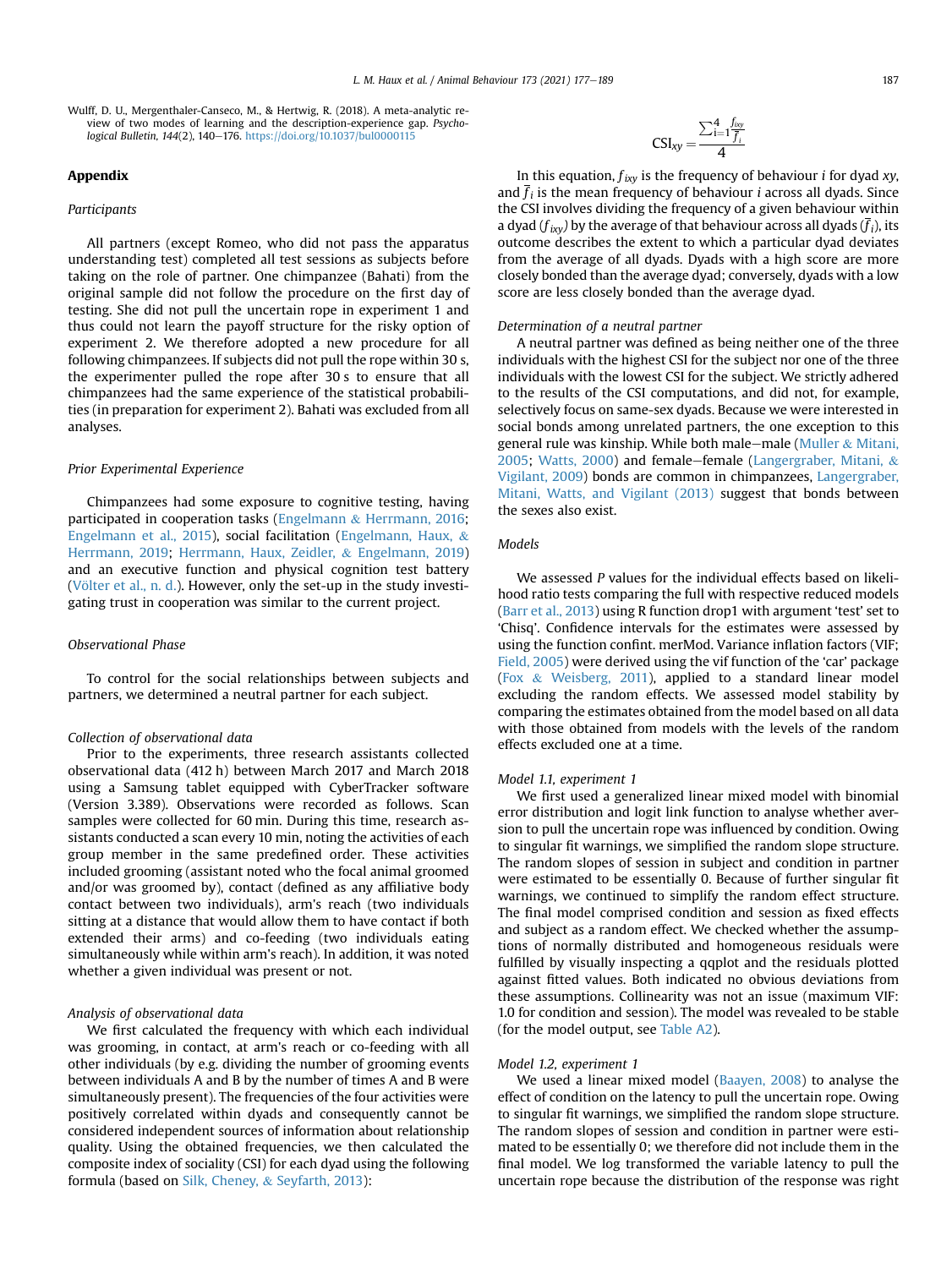skewed. We checked whether the assumptions of normally distributed and homogeneous residuals were fulfilled by visually inspecting a qqplot and the residuals plotted against fitted values. Both indicated no obvious deviations from these assumptions. Collinearity was not an issue (maximum VIF: 1.0 for condition and session). The model was revealed to be stable (for the model output, see [Table A3\)](#page-10-1).

## Model 1.3, experiment 1

We used a generalized linear mixed model with binomial error distribution and logit link function to analyse whether negative emotional reactions in uncertain trials were influenced by condition. Owing to singular fit warnings, we simplified the random effect structure. The random effect of partner and the random slope of session in subject were estimated to be essentially 0; we therefore did not include them in the final model (for the model output, see [Table A4\)](#page-10-1).

## Model 2.1, experiment 2

We used a generalized linear mixed model with binomial error distribution and logit link function to investigate whether the choice of the risky option was influenced by condition and subject's sex, age and hierarchy position. Owing to singular fit warnings, we simplified the random effect structure. The random effect of partner was estimated to be essentially 0; we therefore did not include it in the final model (for the model output, see [Table A5](#page-10-1)).

## Model 2.2, experiment 2

To investigate whether chimpanzees chose the risky option more often after being rewarded in risky trials, we used a generalized linear mixed model with binomial error distribution and logit link function. As we did not find an effect of subject's sex, age or hierarchy position in the previous model, we did not include them as fixed effects. Owing to singular fit warnings, we simplified the random effect structure. The random effect of partner and the random slope of session and condition in subject were estimated to

| Table A1                                                                      |  |
|-------------------------------------------------------------------------------|--|
| Sex and age of all subjects and partners participating in experiments 1 and 2 |  |

| No.            | Subjects    |        |             | Partners |        |             |  |  |
|----------------|-------------|--------|-------------|----------|--------|-------------|--|--|
|                | Name        | Sex    | Age (years) | Name     | Sex    | Age (years) |  |  |
| 1              | Roy         | Male   | 11          | Romeo    | Male   | 14          |  |  |
| 2              | William     | Male   | 18          | Romeo    | Male   | 14          |  |  |
| 3              | Niyonkuru   | Male   | 28          | Roy      | Male   | 11          |  |  |
| $\overline{4}$ | <b>Tess</b> | Female | 26          | Roy      | Male   | 11          |  |  |
| 5              | Uruhara     | Male   | 29          | Roy      | Male   | 11          |  |  |
| 6              | Chipie      | Female | 27          | William  | Male   | 18          |  |  |
| 7              | Kisa        | Male   | 25          | Chipie   | Female | 27          |  |  |
| 8              | Akela       | Female | 30          | Chipie   | Female | 27          |  |  |
| 9              | Amizero     | Female | 29          | Chipie   | Female | 27          |  |  |
| 10             | Joy         | Female | 13          | Bahati   | Female | 25          |  |  |
| 11             | Dufatanya   | Female | 27          | Bahati   | Female | 25          |  |  |
| 12             | Jane        | Female | 14          | Bahati   | Female | 25          |  |  |

| Table A2 |  |
|----------|--|
|----------|--|

Output of Model 1.1, experiment 1

|                                     | Estimate                 | SE.                    | $\gamma^2$      | Ρ               | 95% confidence<br>interval |                |
|-------------------------------------|--------------------------|------------------------|-----------------|-----------------|----------------------------|----------------|
| (Intercept)<br>Condition<br>Session | -3.385<br>1.763<br>0.032 | 0.541<br>0.295<br>0131 | 41.486<br>0.056 | < 0.01<br>0.812 | 1196<br>$-0.230$           | 2.376<br>0.294 |

be essentially 0; we therefore did not include them in the final model (for the model output, see [Table A6\)](#page-10-1).

#### Model 2.3, experiment 2

We used a linear mixed model ([Baayen, 2008\)](#page-8-19) to analyse the effect of condition on the latency to choose one option. The random effect structure comprised subject, partner and session ID (nested in subject) as random intercepts and session number and condition in subject and partner as random slopes. We log transformed the variable latency to pull either rope because the distribution of the response was right skewed. Owing to singular fit warnings, we simplified the random effect structure. The random effect of partner was estimated to be essentially 0; we therefore did not include it in the final model (for the model output, see [Table A7](#page-10-1)).

## Effect Size

We calculated the effect size and confidence intervals for the choice of the risky option in the social and nonsocial condition of experiment 2. The effect size was calculated in  $R$  ( $R$  Core Team,  $2019$ ) using the function cohen. d (Cohen's  $d$ ) of the effsize pack-age ([Torchiano, 2020](#page-9-51)). This revealed a small effect size ( $d = 0.22$ , 95% confidence interval,  $CI = [-0.53, 0.98]$ ). As our analysis revealed a nonsignificant result, the CI of the effect size spans the null value of zero. [Calcutt et al. \(2019\)](#page-8-12) reported a medium effect size  $(d = 0.69, 95\% \text{ CI} = [-0.08, 2.01])$ . The two CIs overlap in the range of no or a small effect size, and the CI in our experiment is narrower. This suggests that the null hypothesis of no (or a small) effect is true (see [Colegrave](#page-8-23) & [Ruxton, 2003](#page-8-23); [Kelly, 2006\)](#page-9-52).

| Table A3                          |  |  |
|-----------------------------------|--|--|
| Output of Model 1.2, experiment 1 |  |  |

|             | Estimate | SE.   | $\gamma^2$ |       | 95% confidence<br>interval |       |
|-------------|----------|-------|------------|-------|----------------------------|-------|
| (Intercept) | 2.069    | 0.144 |            |       |                            |       |
| Condition   | 0.336    | 0.142 | 4.601      | 0.032 | 0.034                      | 0.638 |
| Session     | 0.025    | 0.033 | 0.565      | 0.452 | $-0.046$                   | 0.096 |

| Table A4<br>Output of Model 1.3, experiment 1 |                               |                         |                |                |                            |                |  |  |
|-----------------------------------------------|-------------------------------|-------------------------|----------------|----------------|----------------------------|----------------|--|--|
|                                               | Estimate                      | SE.                     | $\gamma^2$     | P              | 95% confidence<br>interval |                |  |  |
| (Intercept)<br>Condition<br>Session           | $-1.617$<br>0.434<br>$-0.036$ | 0.453<br>0.334<br>0.132 | 1.443<br>0.070 | 0.230<br>0.791 | $-0.328$<br>$-0.313$       | 1.136<br>0.237 |  |  |

# Table A5

# Output of Model 2.1, experiment 2

|                    | Estimate | SE    | $\gamma^2$ | P     | 95% confidence<br>interval |       |
|--------------------|----------|-------|------------|-------|----------------------------|-------|
| (Intercept)        | $-0.408$ | 0.805 |            |       |                            |       |
| Condition          | $-0.604$ | 0.805 | 0.542      | 0.462 | $-2.416$                   | 1.156 |
| Session            | $-0.040$ | 0.269 | 0.021      | 0.886 | $-0.626$                   | 0.574 |
| Sex                | $-1.924$ | 1.412 | 1.676      | 0.195 | $-5.013$                   | 1.160 |
| Age                | $-0.165$ | 0.422 | 0.146      | 0.702 | $-1.084$                   | 0.767 |
| Hierarchy position | $-1.094$ | 0.711 | 2.107      | 0.147 | $-2.673$                   | 0.446 |